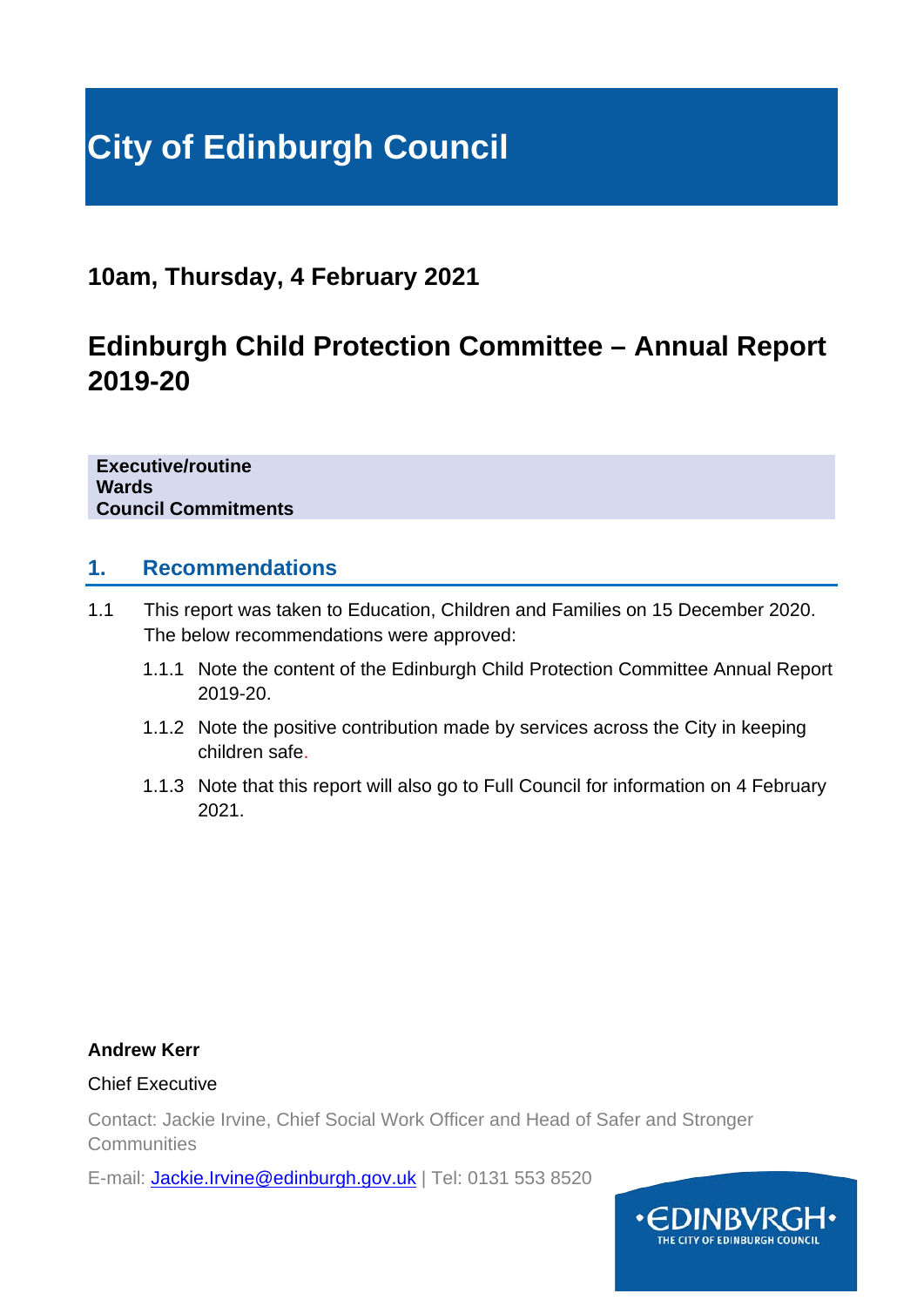**Report**

# **Edinburgh Child Protection Committee – Annual Report 2019-20**

# **2. Executive Summary**

2.1 This report accompanies the Edinburgh Child Protection Committee Annual Report 2019-20 (see Appendix 1), which summarises the work of this multi-agency strategic partnership within the past year. It highlights the core business of the Child Protection Committee as well as areas of strength and good practice, alongside identified priority areas for the coming year.

# **3. Background**

3.1 Following the motion put forward by Councillor Dickie at Full Council on 15 October 2020.

"*Council therefore requests*

- *That the Council, as a whole, reaffirms its commitment to the protection of children in our city, and elected members to actively seeking assurance about their protection.*
- *That the Annual Child Protection Committee Report be submitted to Full Council, in one cycle, to ensure the widest commitment to open dialogue and the protection of children – and every year thereafter."*
- 3.2 It has been agreed that this report would be submitted to the Education, Children and Families Committee annually with a referral to Full Council thereafter.
- 3.3 The Scottish Government guidance "Protecting Children and Young People: Child Protection Committee and Chief Officer Responsibilities" (2018) sets out the functions of child protection committees:
	- 3.3.1 Continuous improvement
	- 3.3.2 Public information, engagement and participation
	- 3.3.3 Strategic planning and connections
	- 3.3.4 Annual reporting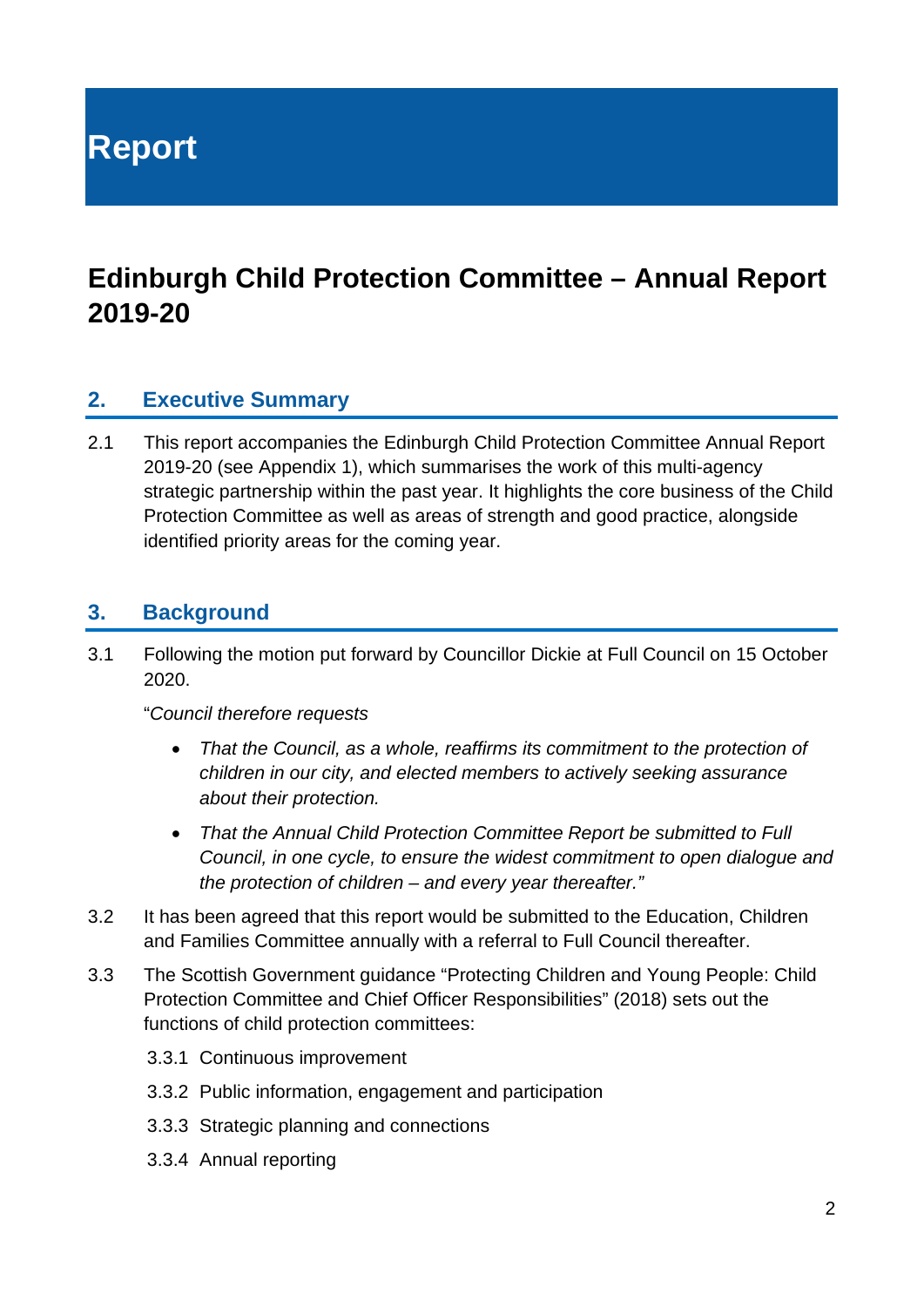3.4 Following endorsement by the Chief Officers Group (Public Protection) on 29 July 2020, the Annual Report is presented to the Education, Children and Families Committee for information and to comment as necessary.

# **4. Main report**

- 4.1 The Edinburgh Child Protection Committee is a multi-agency strategic partnership, including membership from the City of Edinburgh Council, Police Scotland, NHS Lothian as well as partners including the Edinburgh Voluntary Organisations Council (EVOC), Scottish Council of Independent Schools (SCIS) and Scottish Children's Reporter's Administration (SCRA). The Child Protection Committee's shared vision and commitment to continuous improvement was explicitly noted in June 2019 by the Care Inspectorate, in their report of a joint inspection of services for children and young people in need of care and protection.
- 4.2 Several key achievements are highlighted within the Annual Report, including:
	- 4.2.1 Production of interim guidance for child protection in response to COVID 19 restrictions, covering issues such as the operation of key meetings and arrangements for direct contact with families.
	- 4.2.2 Embedding of the National Minimum Dataset for Child Protection Committees in Scotland. This has enabled the Committee to identify key trends and target assurance and scrutiny activity appropriately.
	- 4.2.3 Considered the findings and agreed improvement actions of audits around domestic abuse practice, specifically the pathway from initial referral to child protection investigation, and the operation of the Multi-Agency Risk Assessment Conference (MARAC) process in terms of its' impact on children.
	- 4.2.4 Implementation of staff briefings for the sharing of learning from Case Reviews with frontline staff.
	- 4.2.5 The development of an online interagency training calendar, both as emodules and interactive sessions. This has allowed staff across the City to continue to access necessary learning opportunities around child protection despite all face-to-face training being suspended.
	- 4.2.6 Launch of the "All Of Us" campaign in partnership with NSPCC Scotland. Since March 2020, the campaign has moved primarily online, but has continued to deliver a range of events and input for families.
	- 4.2.7 Developed practice for engaging with families more directly, for example through the use of a survey and in-depth interviews gathering views on child protection processes during COVID 19 restrictions.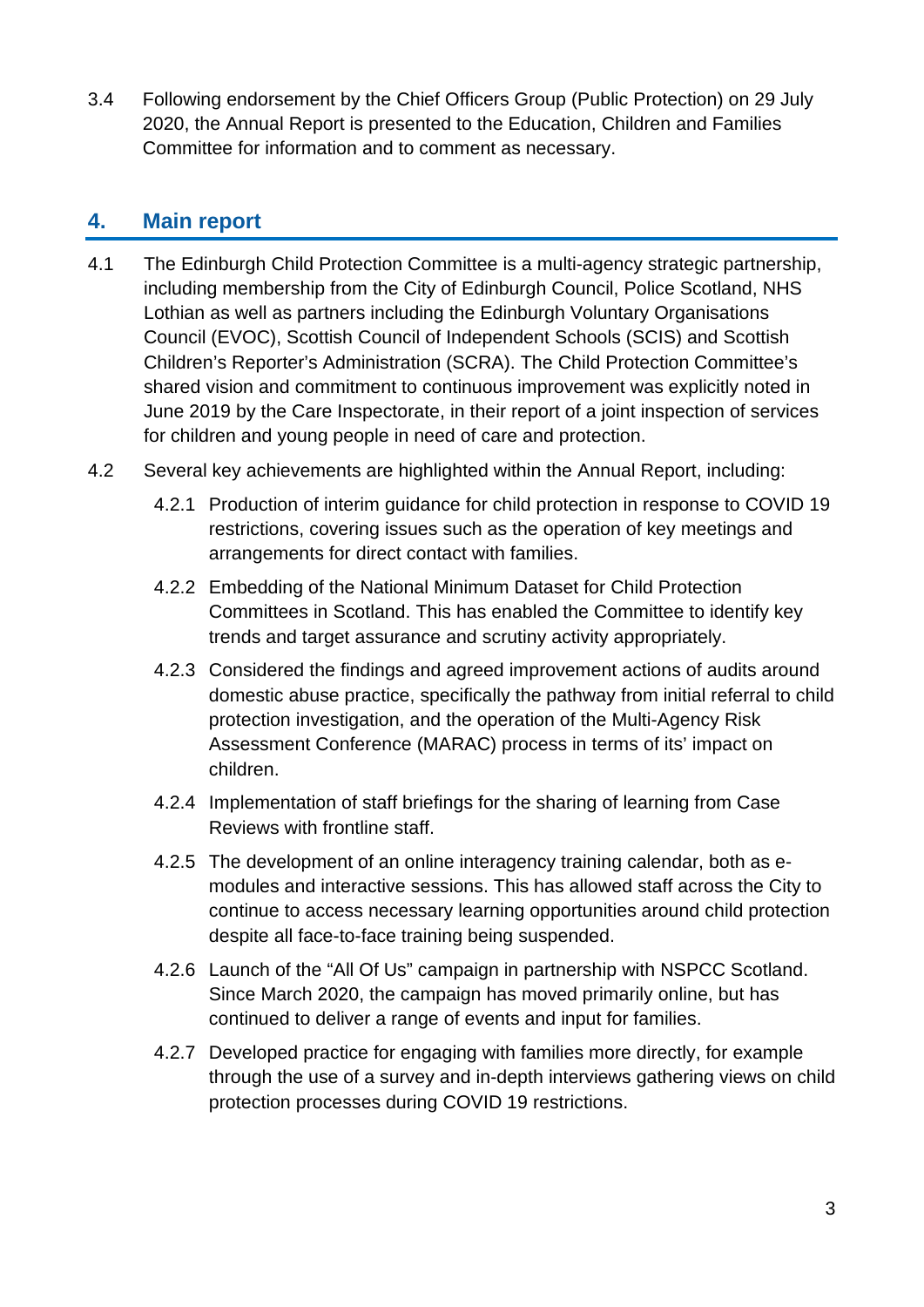# **5. Next Steps**

- 5.1 The Child Protection Committee Annual Report highlights several areas of work to be taken forward over the coming year across the range of strategic functions. These will be incorporated into the Child Protection Committee improvement plan, the next version of which will be considered by the Child Protection Committee in January 2021 and thereafter presented to the Chief Officers' Group.
- 5.2 Areas for development include:
	- 5.2.1 Review of local interagency protocols following publication of the revised National Guidance for Child Protection in Scotland (expected May 2021).
	- 5.2.2 Gathering qualitative feedback from service users to inform ongoing delivery of key processes.
	- 5.2.3 Continuing to improve our analysis of key trends within the National Minimum Dataset for Child Protection Committees in Scotland.
	- 5.2.4 Further development of the Knowledge Hub as a key forum for sharing information and promoting ongoing learning.

# **6. Financial impact**

6.1 The Child Protection Committee is funded by an inter-agency tripartite budget, with contributions from City of Edinburgh Council, Police Scotland and NHS Lothian. All work referred to above and in the Appendix is resourced from within this budget. As such there is no additional financial impact identified.

# **7. Stakeholder/Community Impact**

- 7.1 As noted in Appendix 1, the work of the Child Protection Committee is closely aligned with the Edinburgh Children's Partnership via the priorities within the Children's Services Plan. This ensures there is connectivity between the aspirations for children, young people and their families across these strategic forums.
- 7.2 The views of children, young people and their families are central to the continuous improvement of child protection services. Participation and Engagement, including with stakeholders, is one of the themes within the Child Protection Improvement Plan. The Child Protection Committee will continue to actively consult with stakeholders going forward.
- 7.3 The Annual Report is a publicly available document, published online via the City of Edinburgh Council website at the following link: [Edinburgh Child Protection Annual](https://www.edinburgh.gov.uk/downloads/file/25717/annual-report-201920)  [Report.](https://www.edinburgh.gov.uk/downloads/file/25717/annual-report-201920)
- 7.4 There are no health and safety, governance, compliance or regulatory implications.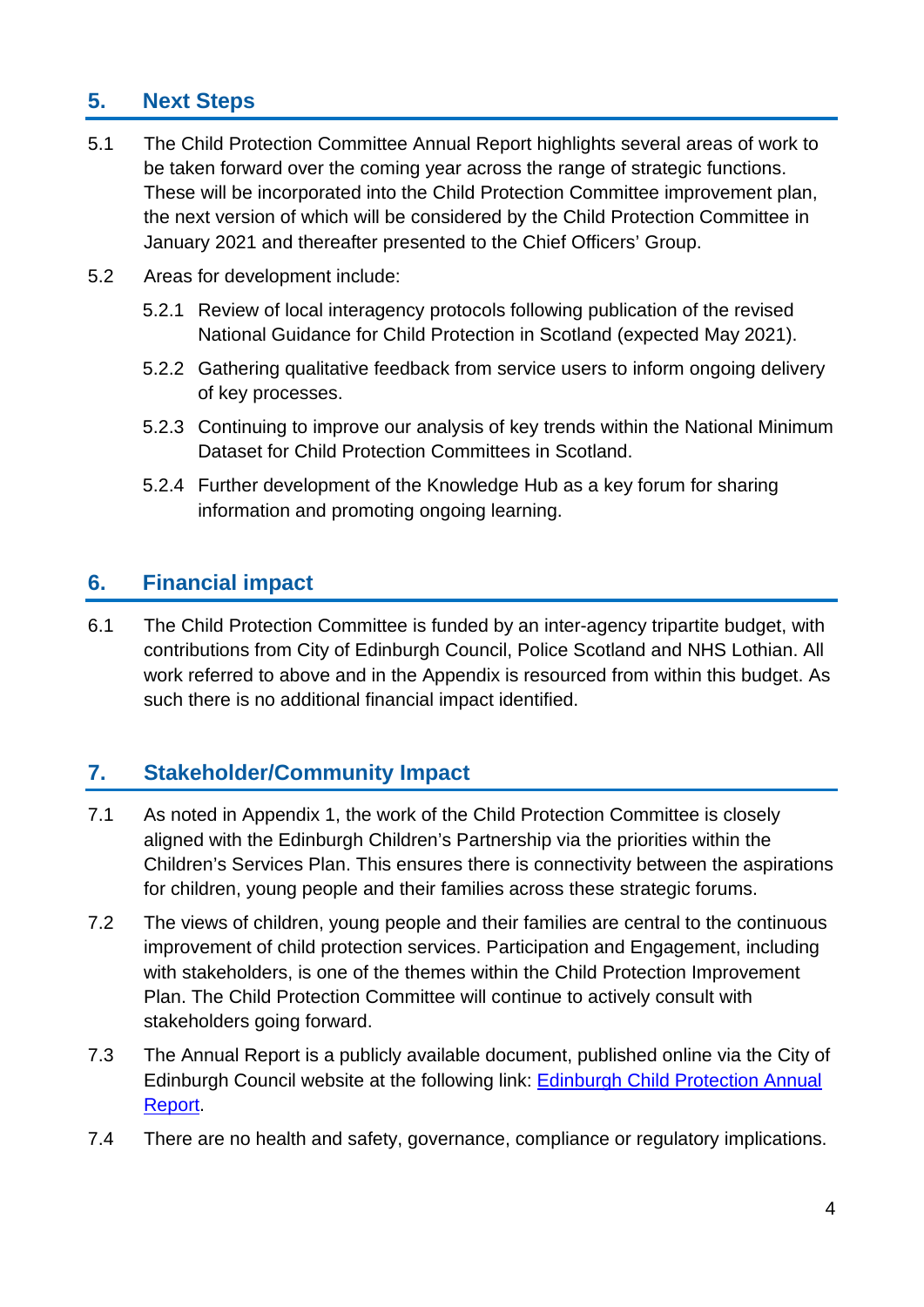7.5 There are no carbon impacts or impacts on climate change and sustainable development.

# **8. Background reading/external references**

8.1 None.

# **9. Appendices**

9.1 Appendix one - Edinburgh Child Protection Committee Annual Report 2019-20.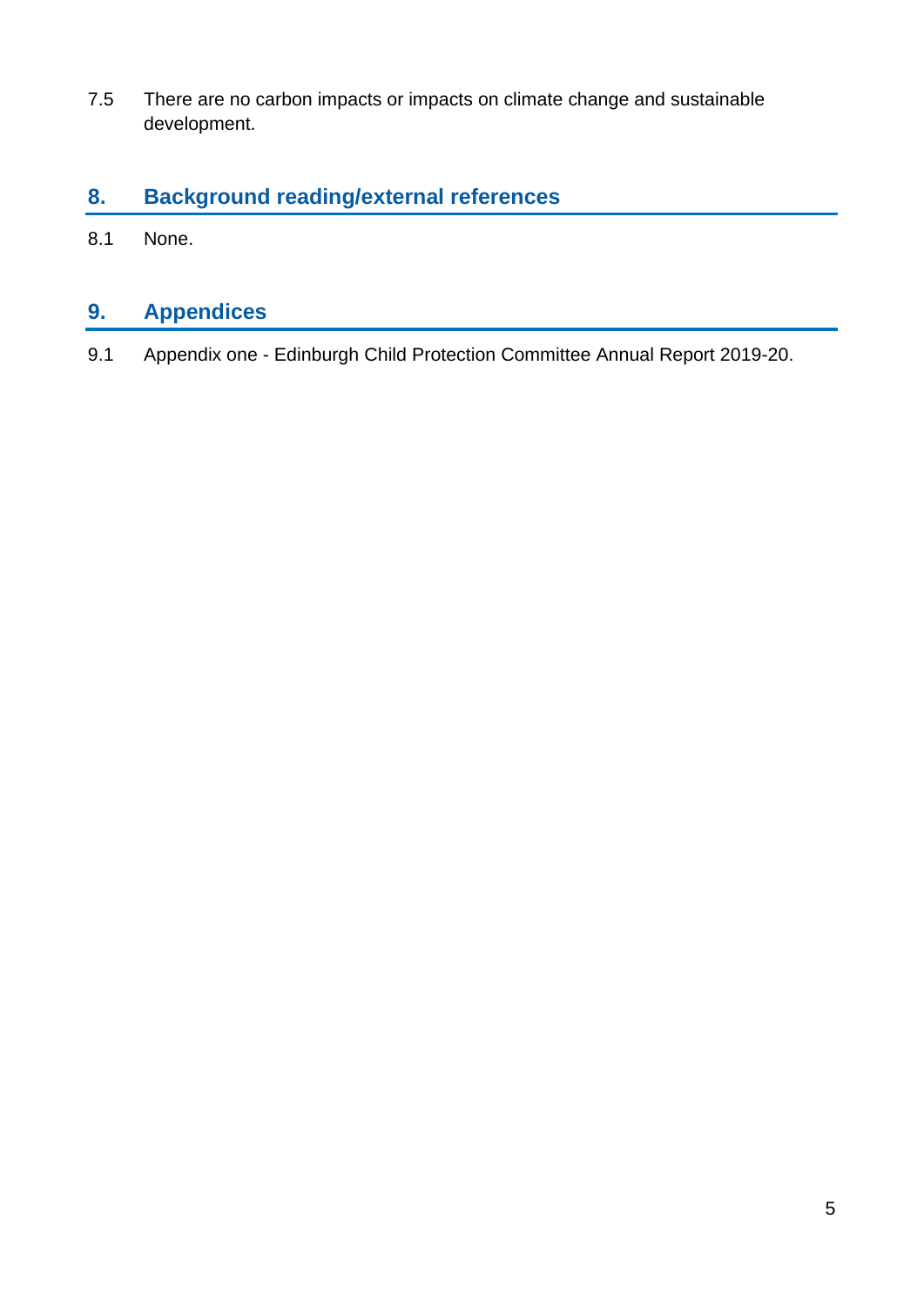

# **Edinburgh Child Protection Committee Annual Report 2019-20**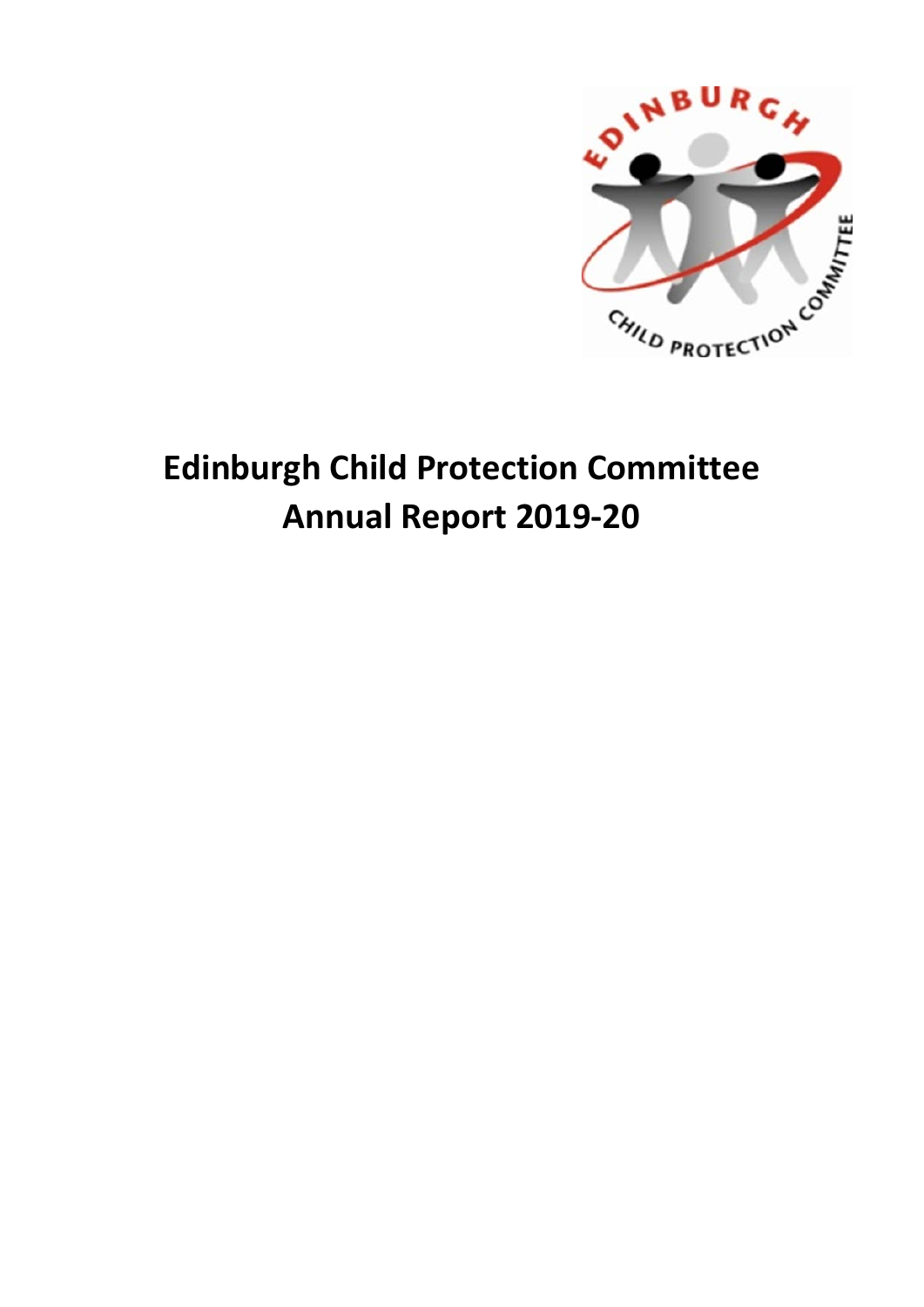# **Table of contents**

| 1. Introduction                                                  | Page 1    |  |  |  |  |  |
|------------------------------------------------------------------|-----------|--|--|--|--|--|
| 2. Demographics                                                  | Page 2    |  |  |  |  |  |
| 3. Child Protection Committee Structure and Functions - overview | Pages 3-4 |  |  |  |  |  |
| 4. Continuous Improvement                                        |           |  |  |  |  |  |
| i. Policies, Procedures and Guidance                             | Page 5    |  |  |  |  |  |
| ii. Data and Evidence                                            | Page 6    |  |  |  |  |  |
| iii. Quality Assurance and Self-Evaluation                       | Page 7-8  |  |  |  |  |  |
| iv. Conducting Initial and Significant Case Reviews              | Page 8    |  |  |  |  |  |
| 5. Learning and Development                                      | Page 9    |  |  |  |  |  |
| 6. Public Information, Engagement and Participation              |           |  |  |  |  |  |
| 7. Strategic Planning and Connections<br>Pages 12 - 13           |           |  |  |  |  |  |
| 8. Conclusions and next steps – Chief Officers<br>Page 14        |           |  |  |  |  |  |

| Appendix A - Remit and Membership of Committee Sub Group structure | Pages 15 - 17 |
|--------------------------------------------------------------------|---------------|
| Appendix B – Child Protection Register Statistics                  | Page 18       |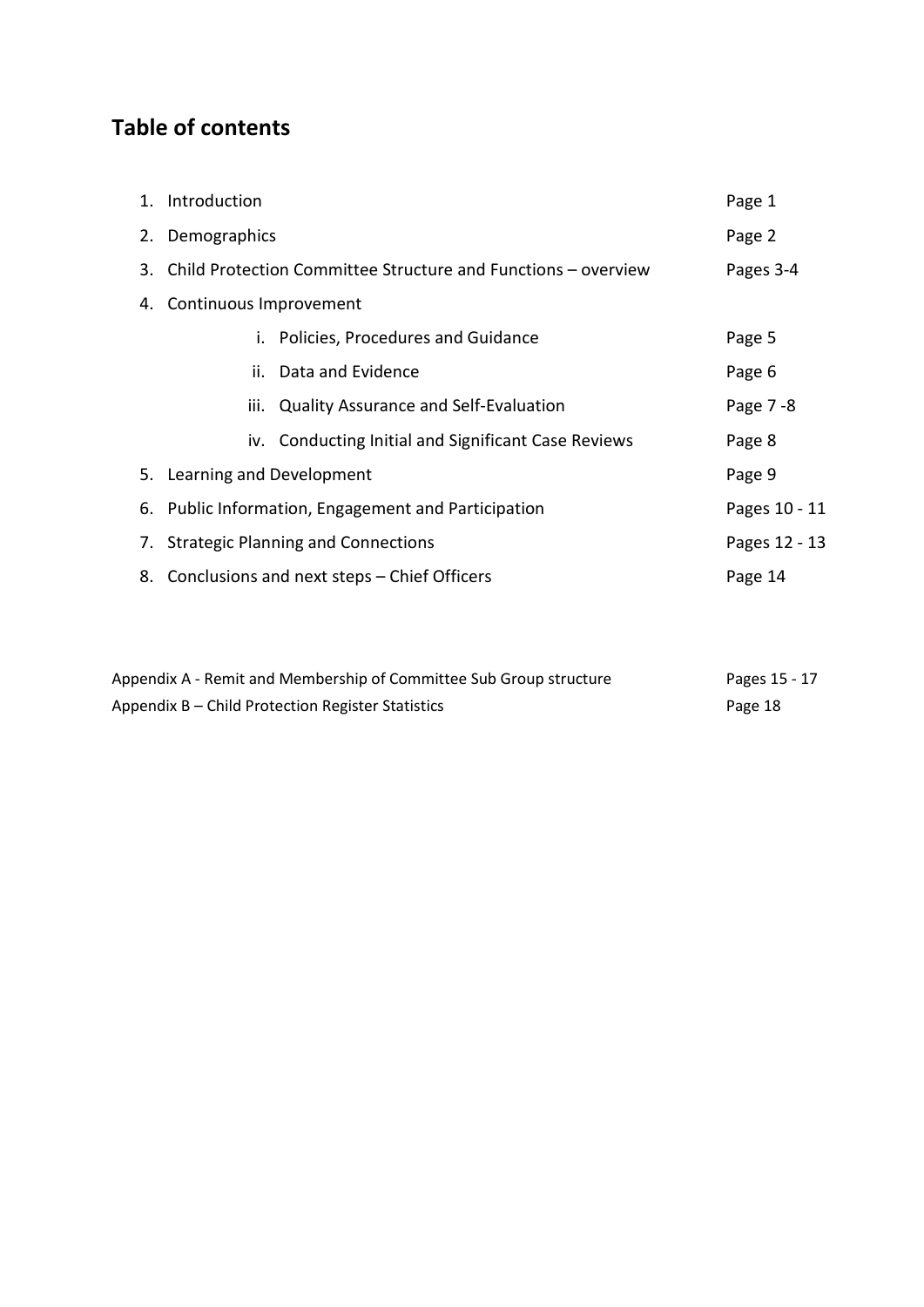## **1. Introduction**

## Colleagues,

I am delighted to present the Edinburgh Child Protection Committee Annual Report for 2019 - 20. In my second year as Chair, I have had the continued privilege of working with colleagues across the multi-agency partnership to keep children safe.

This report outlines the work we have done in the last year to continually improve our services.

The Care Inspectorate (2019) recognised that "the child protection committee demonstrated a commitment to continuous improvement and was overseeing a range of self-evaluation activity", as well as noting our strong learning culture in Edinburgh. We hope that this ethos and approach will be familiar to you all, and this report demonstrates how we have continued in this spirit despite the obvious challenges which have been presented to us all in recent months.

Of course, the impact of COVID 19 has been widespread; this pandemic has reshaped how we deliver services and its' impact will be felt for some time to come. Over this time, the Child Protection Committee has continued to meet, albeit virtually, on a regular basis, to respond to necessary changes in society and consider how children may be impacted.

This annual report is structured around the functions of the Child Protection Committee, as laid out in Scottish Government guidance. It highlights our achievements to date, and what we intend to do in the coming year. I hope you find it an informative document reflecting the good work being done to keep children safe. We know that this requires collaboration and cooperation, qualities which I have seen throughout the multi-agency partnership and which provide strong foundations going forward.

Jackie Irvine

Chair – Edinburgh Child Protection Committee

Chief Social Work Officer Head of Safer and Stronger Communities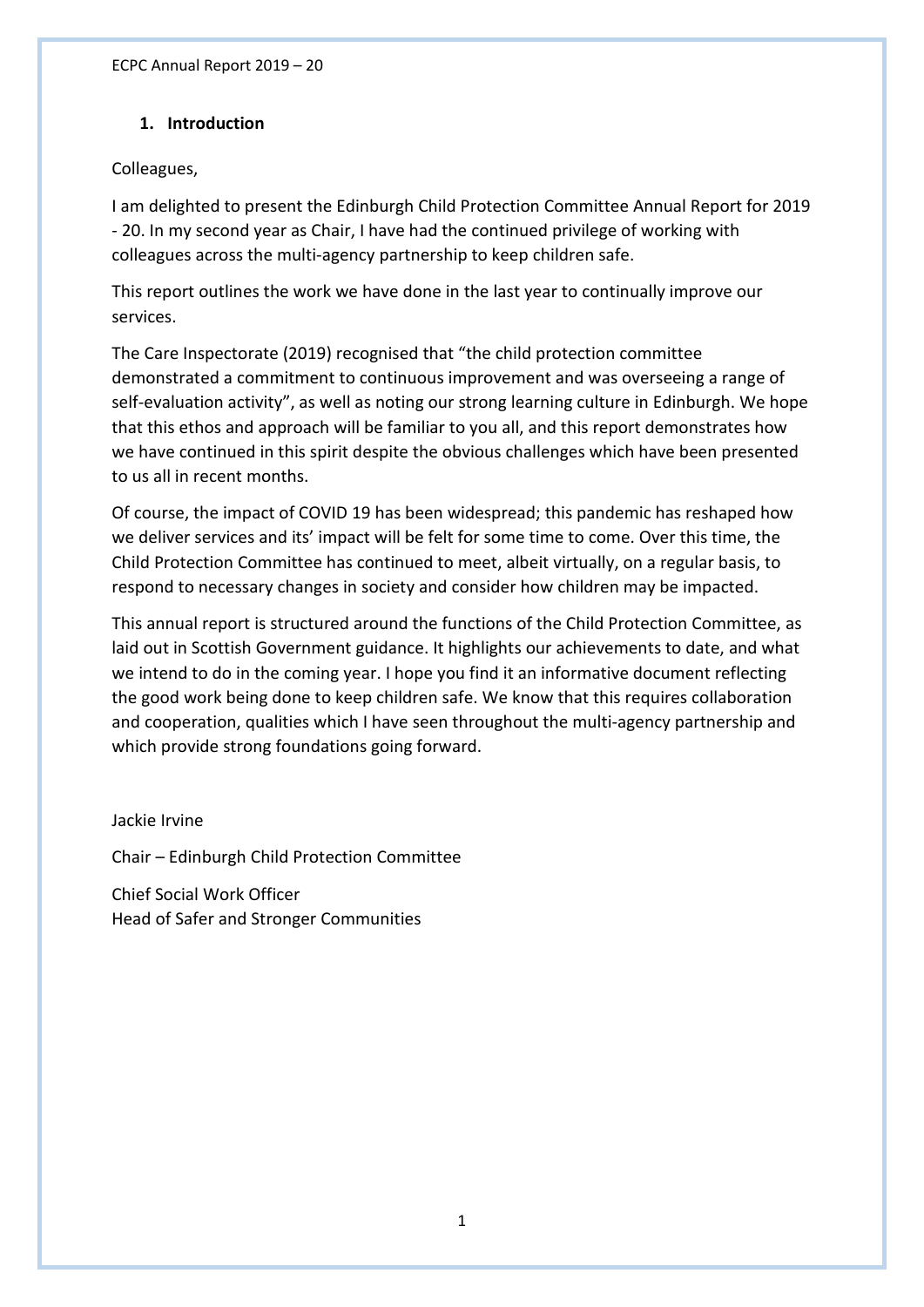## **2. Demographics**

Between 1998 and 2019, the population of Edinburgh has increased by 17.6%. This is the 3<sup>rd</sup> highest percentage change out of the 32 council areas in Scotland and more than double the national figure. Edinburgh's population in 2019 is estimated at 524,930.

The population is projected to increase to 552,585 by 2028. This is an increase of 6.6% on the 2018 figure and is the 3<sup>rd</sup> highest of the council areas and compares to a projected increase of 1.8% for Scotland as a whole. Net migration (i.e. net migration within Scotland, from overseas and from the rest of the UK) is expected to account for most of this increase (5.4% compared to 1.2% due to natural change (more births than deaths)). The secondary school aged population is projected to increase by almost 24% by 2028 whilst over the same period the primary school aged population is projected to decrease by 10%.

In 2019 of the 51,000 children and young people attending Edinburgh's local authority schools, 30% were Black, Asian and minority ethnic (BAME) pupils with this being an increase from 23% in 2014. One in five pupils do not have English as their main language and just under 40% of pupils are assessed as having an additional support need with 1,700 assessed as having a disability. One in ten children had a least one developmental concern recorded at their 27-30 month review with one in five children in Primary 1, around 900 pupils, at risk of being overweight or obese.

Whilst around a fifth of secondary school aged pupils attend independent schools, there was an estimated 22% of all children in Edinburgh living in poverty in 2019. This rate varies widely, with some areas recording child poverty rates as high as 35% and these rates rank among the highest levels of child poverty recorded in any local authority in Scotland.

The number of child welfare concern contacts in 2019/20, at 10,139, was 6% lower than the levels seen in the previous two years and the 1,205 inter-agency child protection discussions was in line with 2018/19. The number of children on the Child Protection Register has decreased over the last four years to historic low levels throughout 2019/20 with a monthly average of 120 and a figure of 115 in March 2020. Correspondingly there has been a decrease in the number of Child Protection Case Conferences with a total of 598 child/conference instances in 2019/20, a 24% decrease on the previous year.

The number of Looked After Children also continued the five year decreasing trend throughout 2019/20 with 1,189 children looked after in March 2020.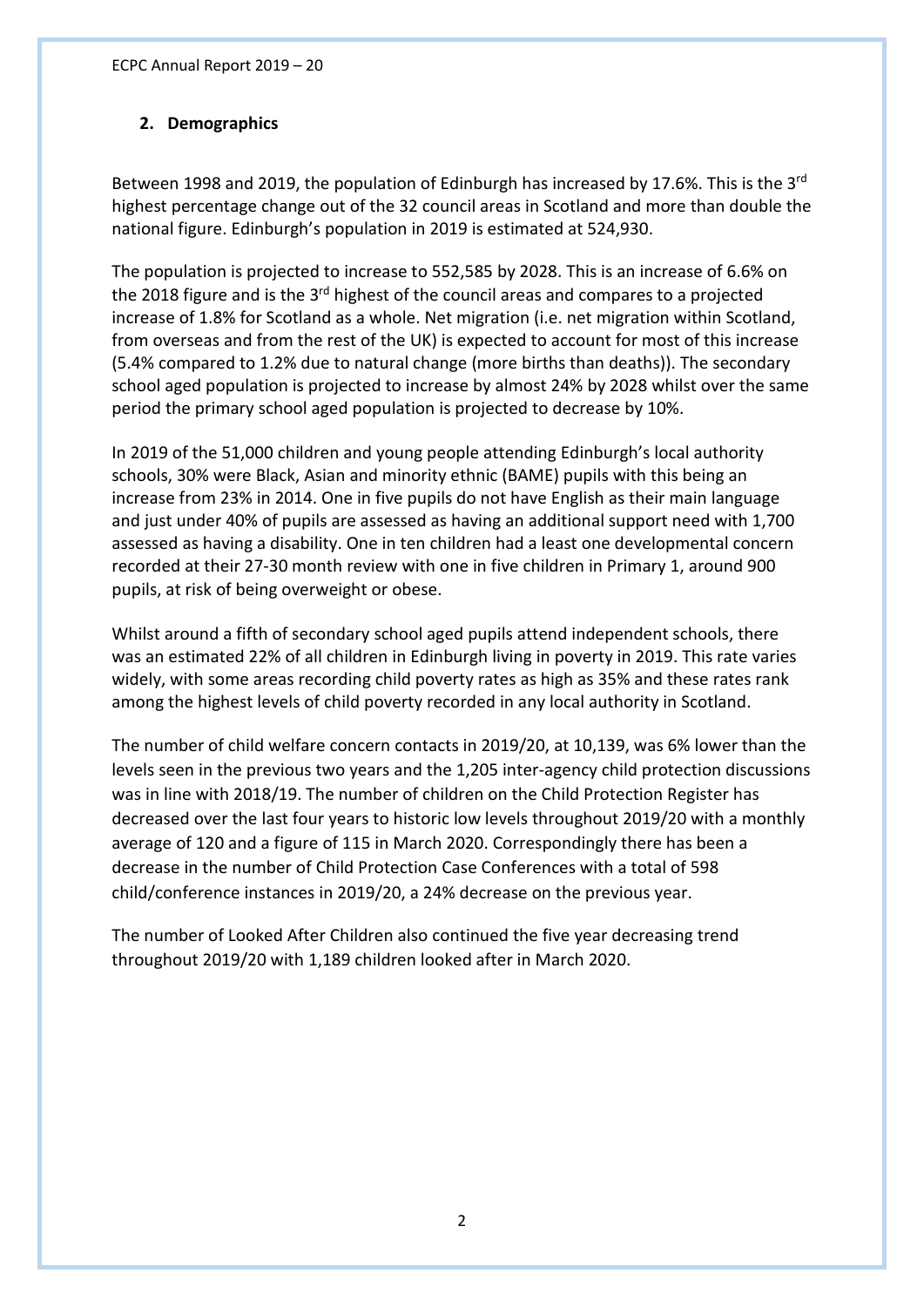

# **3. Child Protection Committee Structure and Functions - overview**

The Edinburgh Child Protection Committee is a locally-based, inter-agency strategic partnership, responsible for the design, development, publication, distribution, dissemination, implementation and evaluation of child protection policy and practice across the public, private and wider third sectors in the City of Edinburgh area. Through our local structures and membership, we provide individual and collective leadership and direction for the management of child protection services.

The Committee is made up of senior representatives from across all key areas and partners concerned with the care and protection of children. Guidance issued by the Scottish Government requires every local authority area to have a Child Protection Committee.

Strong links exist between the Committee and the Edinburgh Children's Partnership (the Partnership) through the Edinburgh Children's Services Plan (2017-2020).

The vision for both the Committee and the Partnership is to ensure that all Edinburgh's children and young people enjoy their childhood and achieve their potential. To support us in achieving our vision, 5 strategic outcomes have been identified.

- Every child will have the best start in life.
- Children and young people's attendance, engagement and achievement will be improved and the poverty related attainment gap will be reduced.
- Every child and young person will have good wellbeing and achieve the best possible health.
- Equity amongst children and young people and their families will be advanced.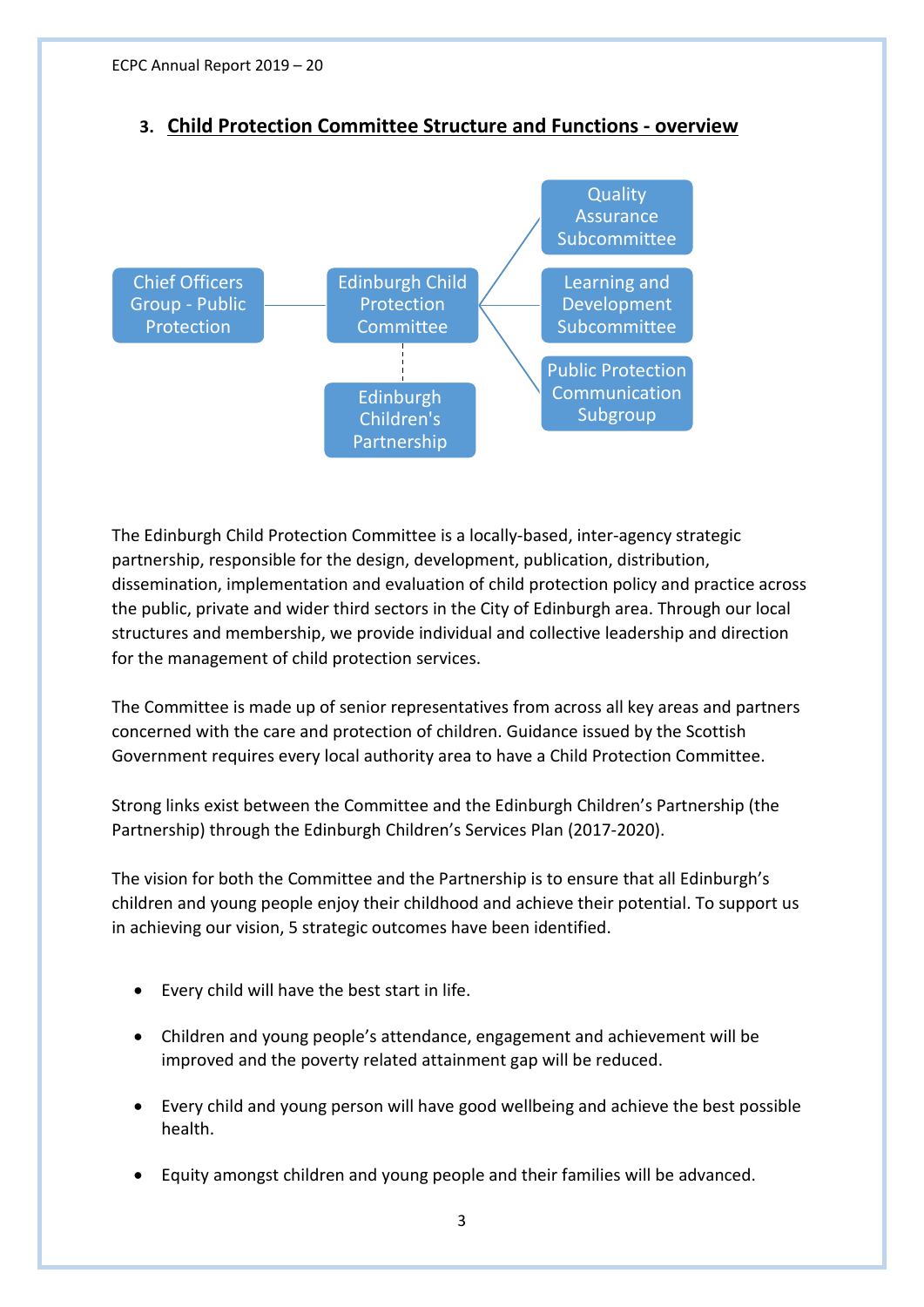• Children and young people, their families and their communities will be empowered to improve their wellbeing.

In line with the GIRFEC well-being indicators, we aim to ensure children and young people are safe, healthy, active, nurtured, achieving, responsible, respected, and included. The Committee has a key role in achieving these aims along with the Children's Partnership, recognising that the environment for some children in Edinburgh is more challenging, requiring additional measures to ensure children are protected from harm.

The governance of the Committee is the responsibility of the Edinburgh Public Protection Chief Officers' Group. This group consists of high-level representation from City of Edinburgh Council, Police Scotland and NHS Lothian, meeting on a regular basis to provide scrutiny and oversight.

In 2019, the Scottish Government published the document "Protecting Children and Young People: Child Protection Committee and Chief Officer Responsibilities". This sets out the functions of the child protection committee, which are:

- continuous improvement
- public information, engagement and participation
- strategic planning and connections
- annual reporting on the work of the CPC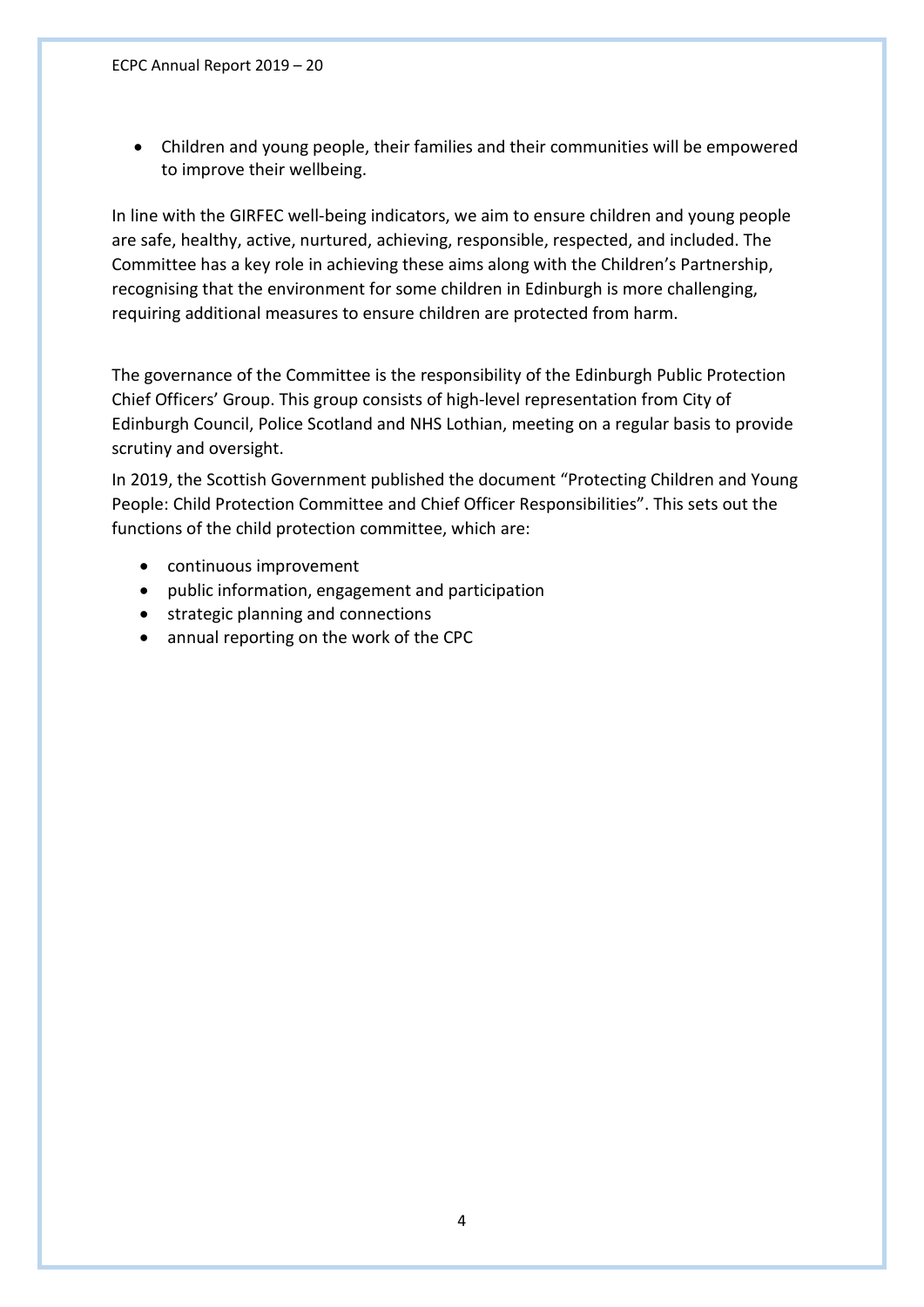## **4. Continuous improvement**

The Committee has a pivotal role in ensuring that services to protect children and young people are effective and continue to improve. This covers several areas:

## **i. Policies, Procedures and Guidance**

The Committee:

- supports all agencies to have their own up to date policies and procedures in place
- regularly develops, disseminates, and reviews inter-agency policies and procedures
- ensures protocols are developed for key issues where agreement is required.

## **What we have done:**

Throughout the last year, we have continued to support the operation of key inter-agency protocols such as those covering child sexual exploitation and female genital mutilation. Where relevant, multi-agency strategy meetings have taken place to share information, plan jointly and reduce risk.

We have ensured that all relevant multi-agency protocols are available to partner agencies as required.

Committee members are represented on the steering group to review the National Guidance for Child Protection in Scotland. This will include the facilitation of consultation on a local basis regarding proposed changes to this key national document.

Produced interim guidance for child protection in response to COVID 19 restrictions, covering issues such as the operation of key meetings and arrangements for direct contact with families.

#### **What we will do next:**

We will review our local inter-agency procedures to ensure these are in accordance with the revised National Guidance for Child Protection in Scotland (scheduled for 2020).

Carry out horizon scanning to identify emerging priorities within the field.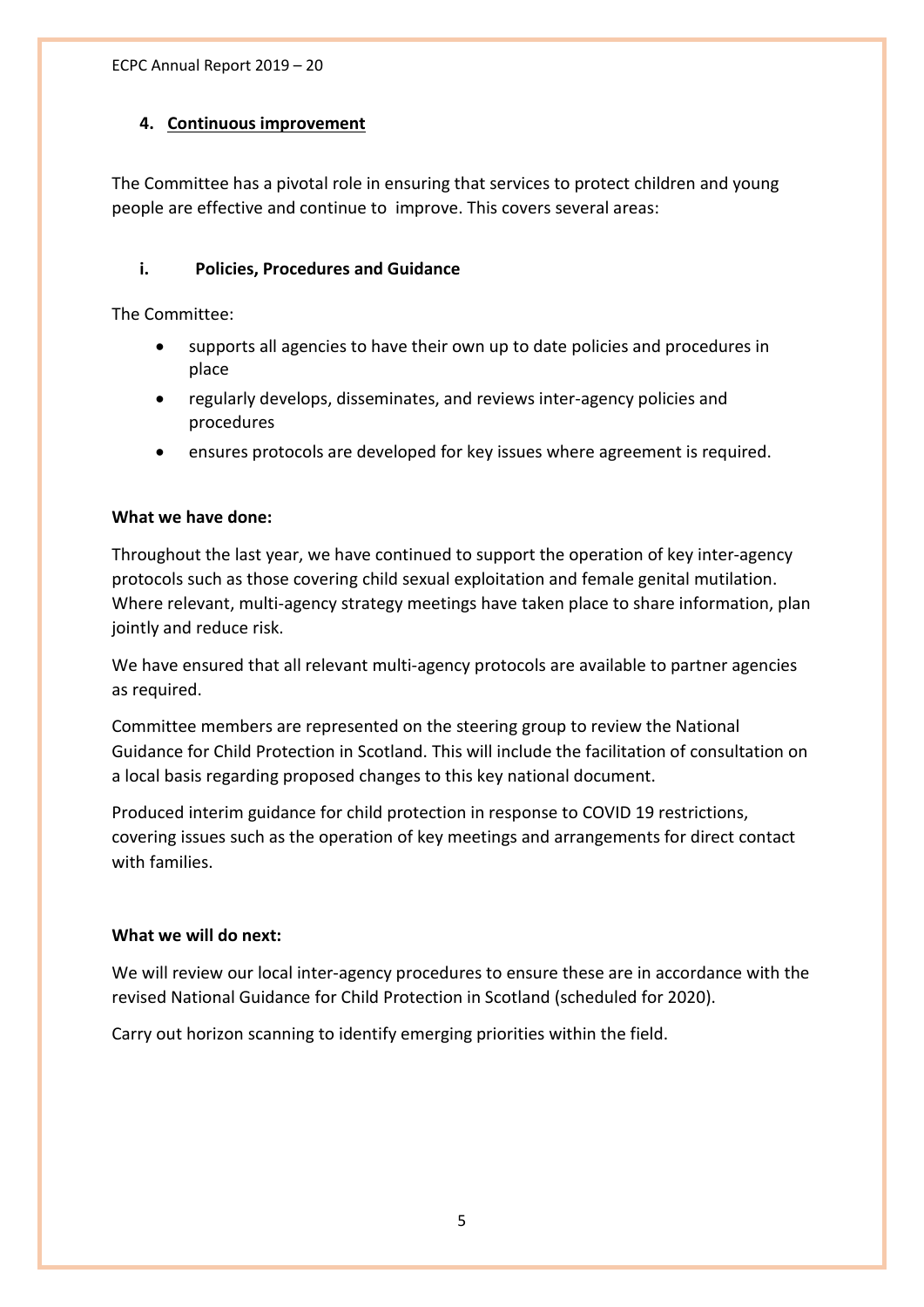### **ii. Data and Evidence**

The Committee retains an overview of management information from all key agencies relating to the protection of children and young people. The Committee:

- has an overview of information relating to children and young people with their names listed on the Child Protection Register
- receives regular management information reports, which include analysis of trends
- identifies and address the implications of these management reports
- ensures that management information informs the inter-agency child protection strategy and provides an oversight for the Public Protection Chief Officers Group (PPCOG).

## **What we have done:**

This year, the Committee has embedded the National Minimum Dataset for Child Protection Committees in Scotland. This new framework supports benchmarking between local authority areas and ensures there is consistency of data gathered across the country.

Quarterly reporting using this dataset, supplemented by additional local performance information, is considered in detail by the Quality Assurance Subcommittee. This includes analysis and identification of trends, supported by the "prompt questions" contained within the dataset framework.

We have continued to analyse data in relation to children whose names are on the child protection register for over 18 months and have been reassured by the very low numbers of children requiring child protection plans for this length of time.

Submitted weekly data to the Scottish Government in response to COVID 19, allowing us to keep abreast of any emerging trends.

## **What we will do next:**

We will continue to refine and improve our analysis of the data we collect, supported by the format of the National Minimum Dataset.

We will gather qualitative evidence on the impact of child protection practice upon families, through increased engagement with those who use our services.

We will continue to collate the weekly data as developed by the Scottish Government for the purposes of Covid 19, beyond lockdown as supported by the PPCOG, in order to note trends and demands arising as a result of Covid 19.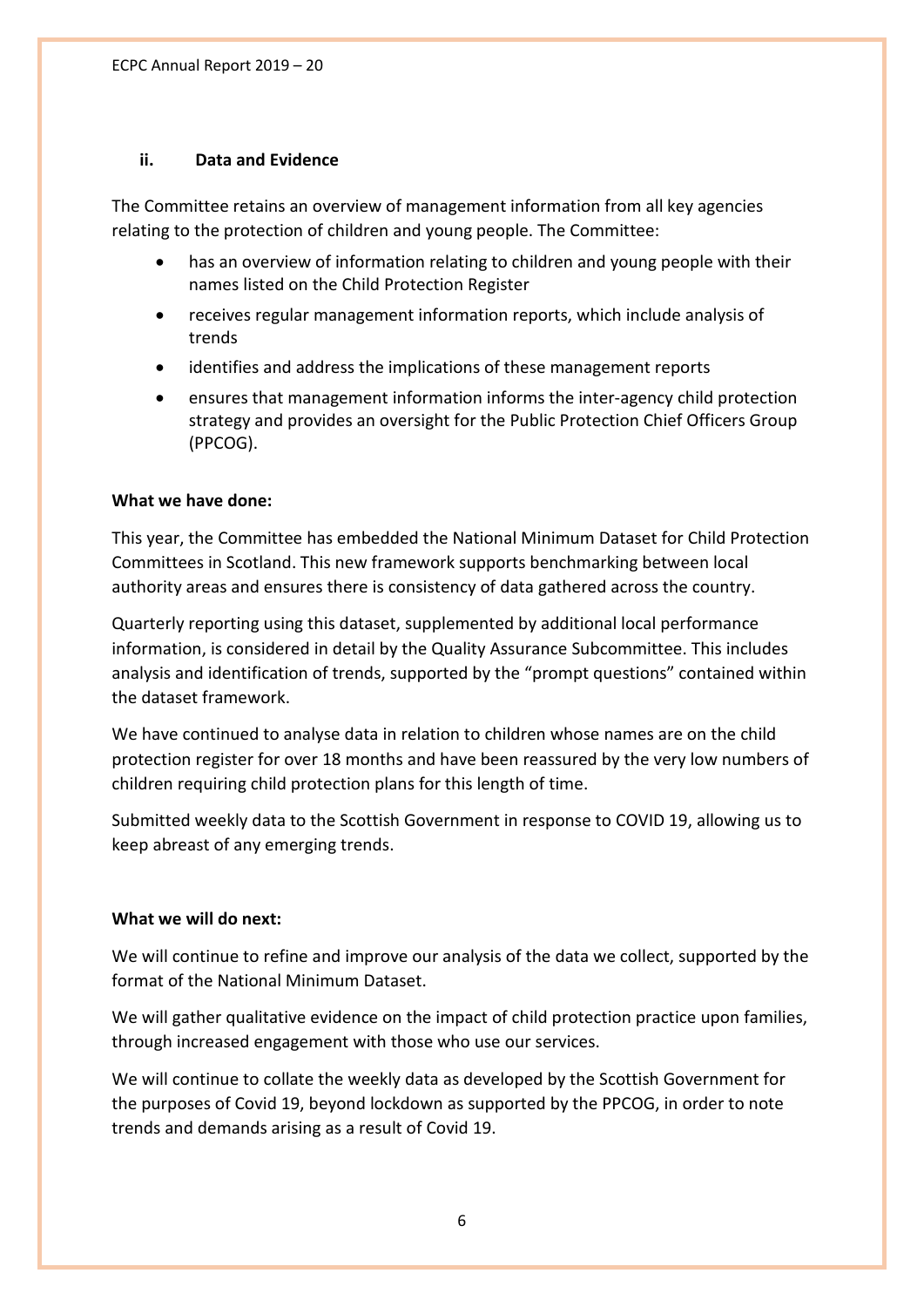## **iii. Quality Assurance and Self-Evaluation**

Whilst individual agencies have responsibility for the quality assurance of their own service, the Committee has responsibility for the development and implementation of inter-agency quality assurance mechanisms. The Committee:

- agrees, implements, and reviews multi-agency quality assurance mechanisms for inter-agency work, including auditing against the framework for standards
- ensures that the quality assurance mechanisms contribute directly to the continuous improvement of services to protect children and young people
- contributes to the preparation for the integrated system of inspection of children's services
- considers the findings and lessons from inspection on a national basis, in relation to practice in Edinburgh
- co-ordinates initial and significant case reviews as necessary
- reports on the outcome of the quality assurance processes and make recommendations to the Committee and the Chief Officers' Group.

The Quality Assurance Subcommittee is the central coordination point for this work in Edinburgh.

#### **What we have done:**

Commissioned and considered the findings of a further round of Multi-Agency Practice Evaluations, following their inclusion in the previous years' improvement plan. Several areas of positive practice were identified, which further demonstrated the strong working relationships which exist within the City. For example, in several cases the core group meeting process was found to be working well, enabling information to be shared and jointly assess on a regular basis to support the protection of children. This process also supported positive relationships with parents' as key partners to the child protection plan.

Considered the findings and agreed improvement actions of audits around domestic abuse practice, specifically the pathway from initial referral to child protection investigation, and the operation of the Multi-Agency Risk Assessment Conference (MARAC) process in terms of its' impact on children.

Initiated and maintained a rolling actions log, including all actions resulting from case reviews, quality assurance and evaluation activity which are overseen by the Committee. This enables more efficient tracking and reporting on the wide range of activity undertaken.

#### **What we will do next:**

In connection with work around data and evidence, we will continue to strengthen the analysis of information within the Quality Assurance Subcommittee and ensure this contributes to service improvement.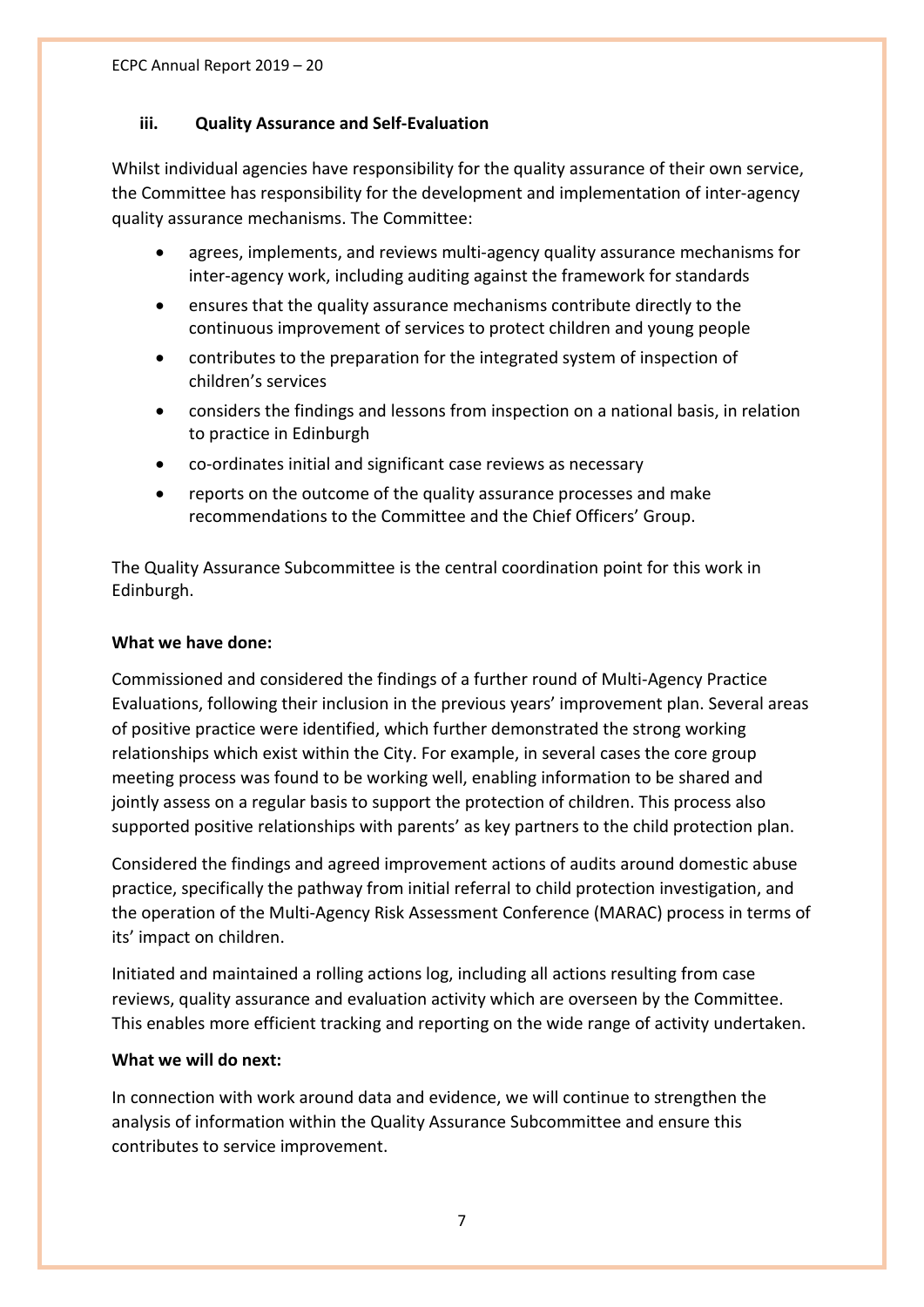ECPC Annual Report 2019 – 20

We will specifically be looking at the prevalence rates for unborn children being placed on the Child Protection Register and the conversion rate in respect of the Children's Hearing.

## **iv. Conducting Initial and Significant Case Reviews**

Child Protection Committees, on behalf of the Chief Officers, are responsible for undertaking Initial Care Reviews (ICRs) and reporting / recommending a Significant Case Review (SCR) when the agreed criteria are met.

The Committee uses the learning from ICRs/SCRs to promote good practice, improve practice and contribute to improved outcomes for children and young people.

#### **What we have done:**

Introduced a combined, streamlined process for tracking and reporting ICR and SCR action plans.

Worked with partners in the Care Inspectorate to host a learning event around local and national learning from SCRs to multi-agency staff across Edinburgh.

Continued to liaise with and considered feedback from the Care Inspectorate, in their role as the central repository for SCR reports.

Implemented staff briefings for the sharing of learning from Case Reviews with frontline staff.

#### **What we will do next:**

Further develop the Child Protection Knowledge Hub to be more informative and effective.

Gather feedback on the use of staff briefings to further inform staff engagement and learning.

Continue to monitor the progress of the national Case Review Oversight Group and consider any local implications of this work.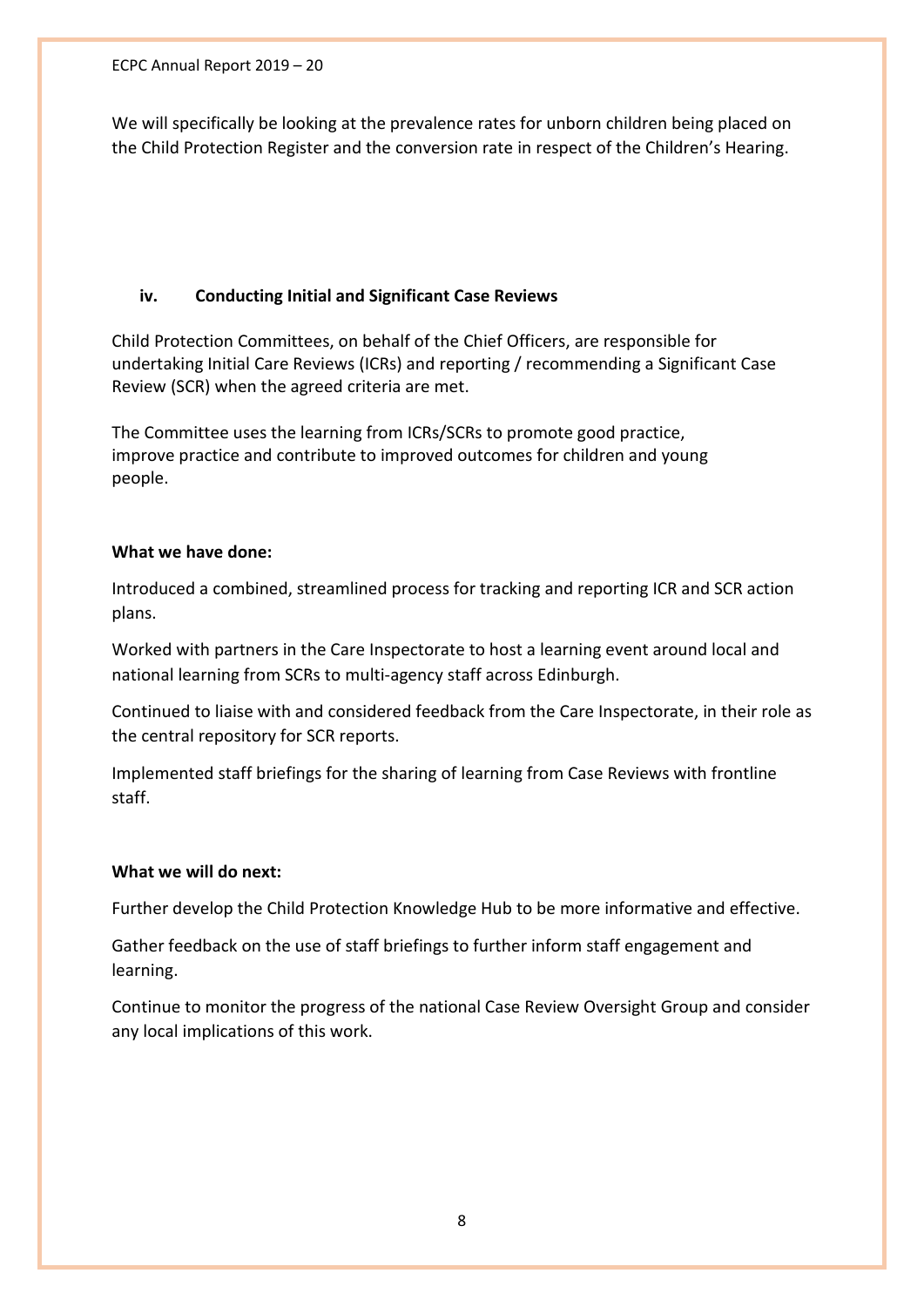## **5. Learning and Development**

Child protection training and staff development must be undertaken at both single agency and inter-agency level, for those working with children and families. This is underpinned by the promotion of children's rights and GIRFEC principles.

Through the Learning and Development Sub Committee, the Child Protection Committee is responsible for promoting, commissioning, and assuring the quality and delivery of interagency training. The Committee:

- retains an overview of single agency child protection training and considers the implications of inter-agency training
- plans, reviews, and quality assure inter-agency training and learning and development activities
- implements and reviews annually, a programme for inter-agency child protection training
- ensures relevant and consistent inter-agency training is provided for practitioners, managers, non-statutory agencies, and Child Protection Committee members.

#### **What we have done:**

Responded to COVID 19 restrictions by moving a significant portion of our interagency training calendar online, both as e-modules and interactive sessions.

Hosted bespoke sessions to support the implementation of the Neglect Toolkit, including a session tailored for managers and supervisors.

Considered the learning from an independent evaluation of our training courses carried out by Dr Duncan Helm (University of Stirling).

#### **What we will do next:**

Continue to improve our processes for systematically evaluating the impact of our training programme.

Develop links across the public protection landscape to jointly plan and commission training with cross cutting relevance.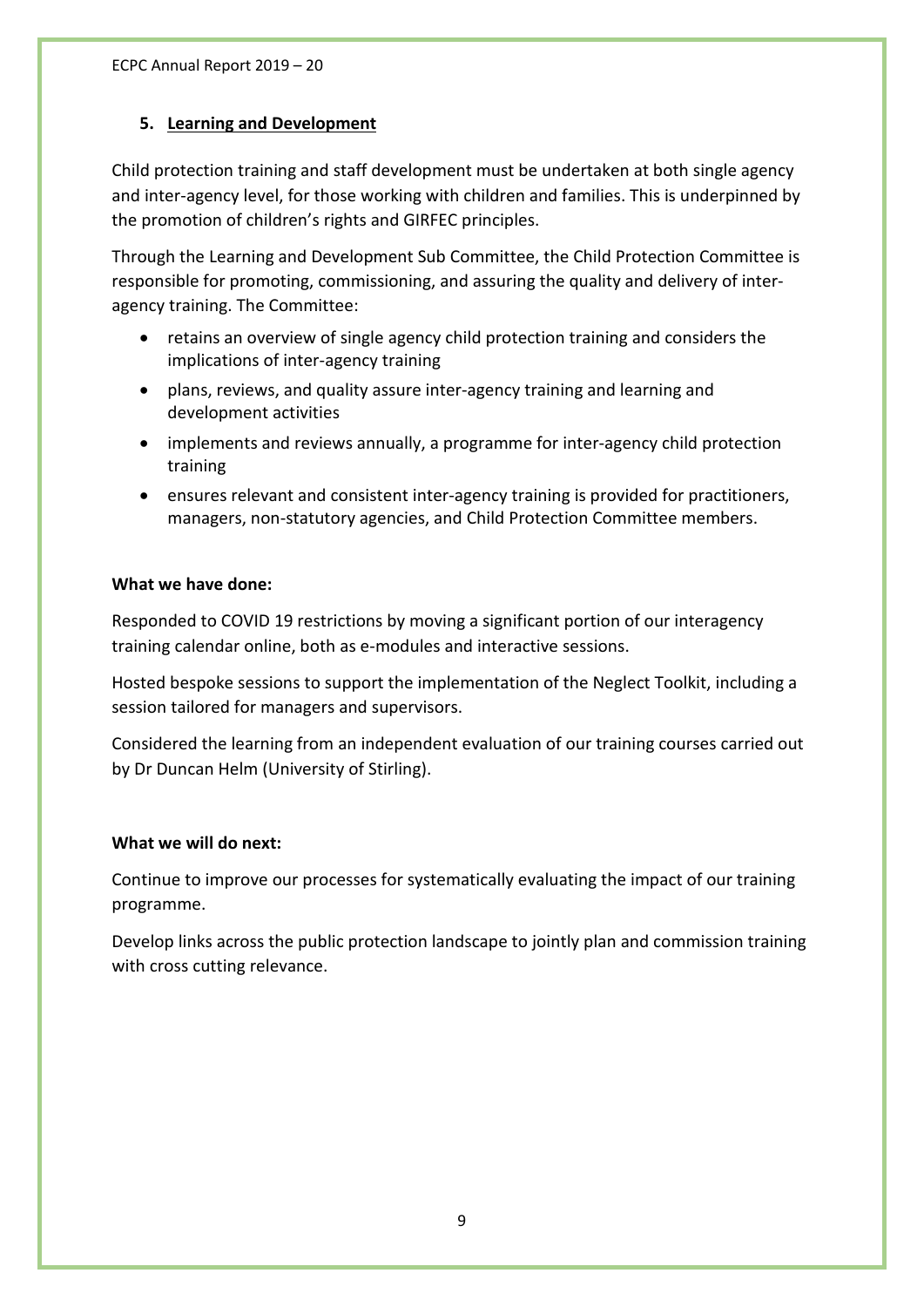## **6. Public Information, Engagement and Participation**

The Scottish Government guidance for child protection committees states that:

*Keeping children and young people safe is everyone's job and the CPC must be able to demonstrate that its work is informed by the perspectives of children, young people and their families. CPCs will maintain an overview of levels of knowledge and confidence in child protection systems within their area and address issues as required within their Improvement / Business Plans. Each CPC will develop, implement and regularly review a communications strategy that includes:*

- raising awareness so that members of the public, including children and *young people, know what child protection means and what to do if they have a concern for a child or young person*
- *explaining and promoting the role of services in protecting children and young people*
- *engaging with local communities to raise awareness of indicators of concern*
- *increasing understanding of the role that communities and all adults have in protecting children and young people*
- *involving children, young people and families in its design and delivery*
- *taking account of new and emerging risks*

(Protecting Children and Young People, Scottish Government, 2019)

Within Edinburgh, successful public protection campaigns - such as Speak Up, Speak Out – have been run on a joint basis to ensure that members of the community are alert to risks and know what to do about them.

A Public Protection Communication Subgroup, now meeting to develop campaigns as a working group, is the vehicle for ensuring there is a clear connection between the strategic priorities of the Committee and members of the wider community.

A priority for the Committee in 2019-20 has been to maximise visibility and connectivity with frontline staff and the community, which closely aligns with the functions described above.

#### **What we have done:**

Continued the promotion of key public protection messages, particularly throughout the period of COVID 19 restrictions. This has included the use of targeted online advertisements to reach our target audience.

Rolled out the "All Of Us" campaign in partnership with NSPCC Scotland. This campaign launched in January 2020 with four community events attended by hundreds of families. Since March, the campaign has moved primarily online, but has continued to link closely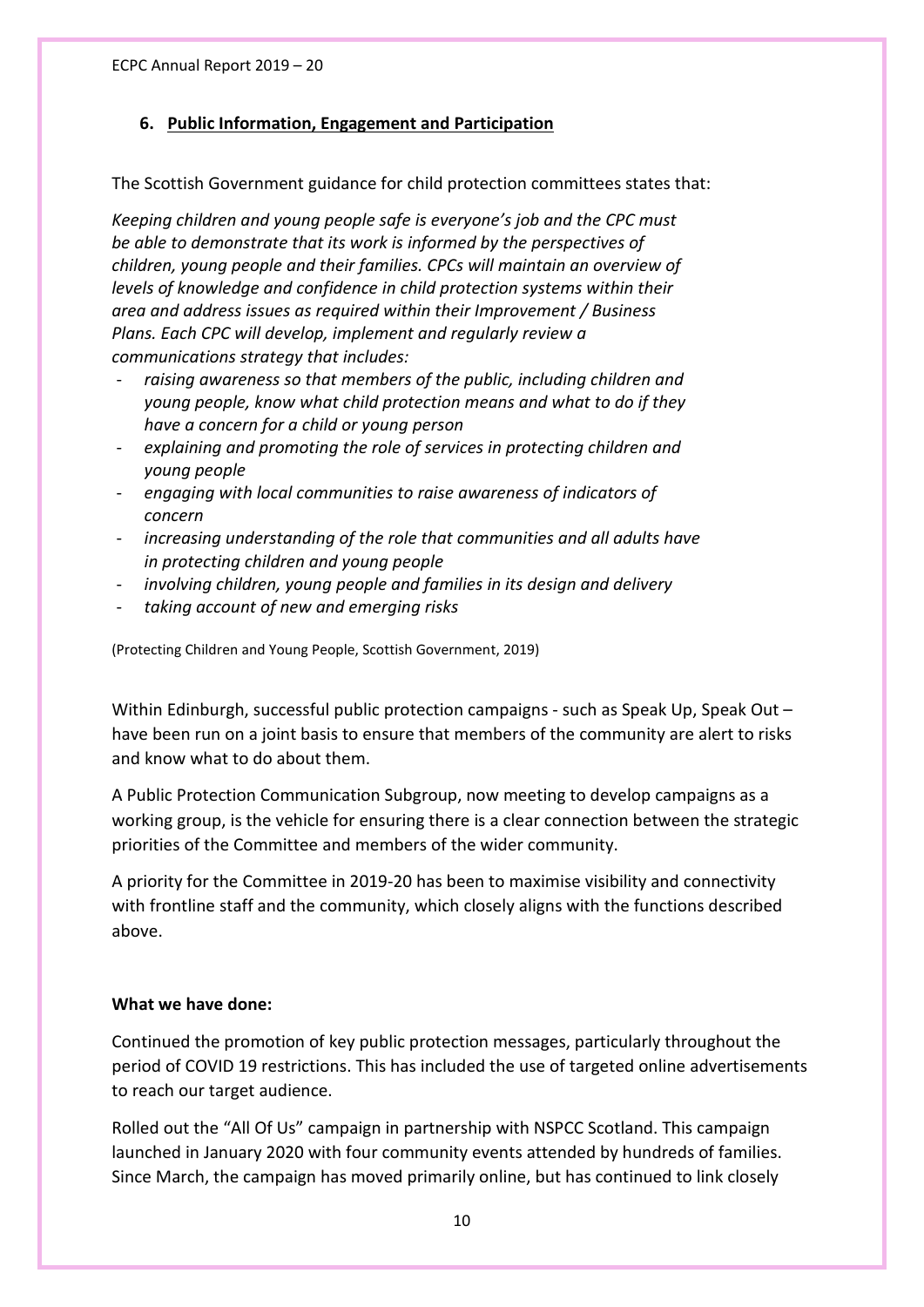ECPC Annual Report 2019 – 20

with those supporting families directly to ensure key messages around support are available to all.

Begun engaging with families more directly, for example though the use of a survey gathering views on child protection processes and individual interviews under the remit of the child protection improvement plan.

#### **What we will do next:**

Present structured feedback from engagement with families to the Committee, to inform service development.

Evaluate the impact of the "All Of Us" campaign.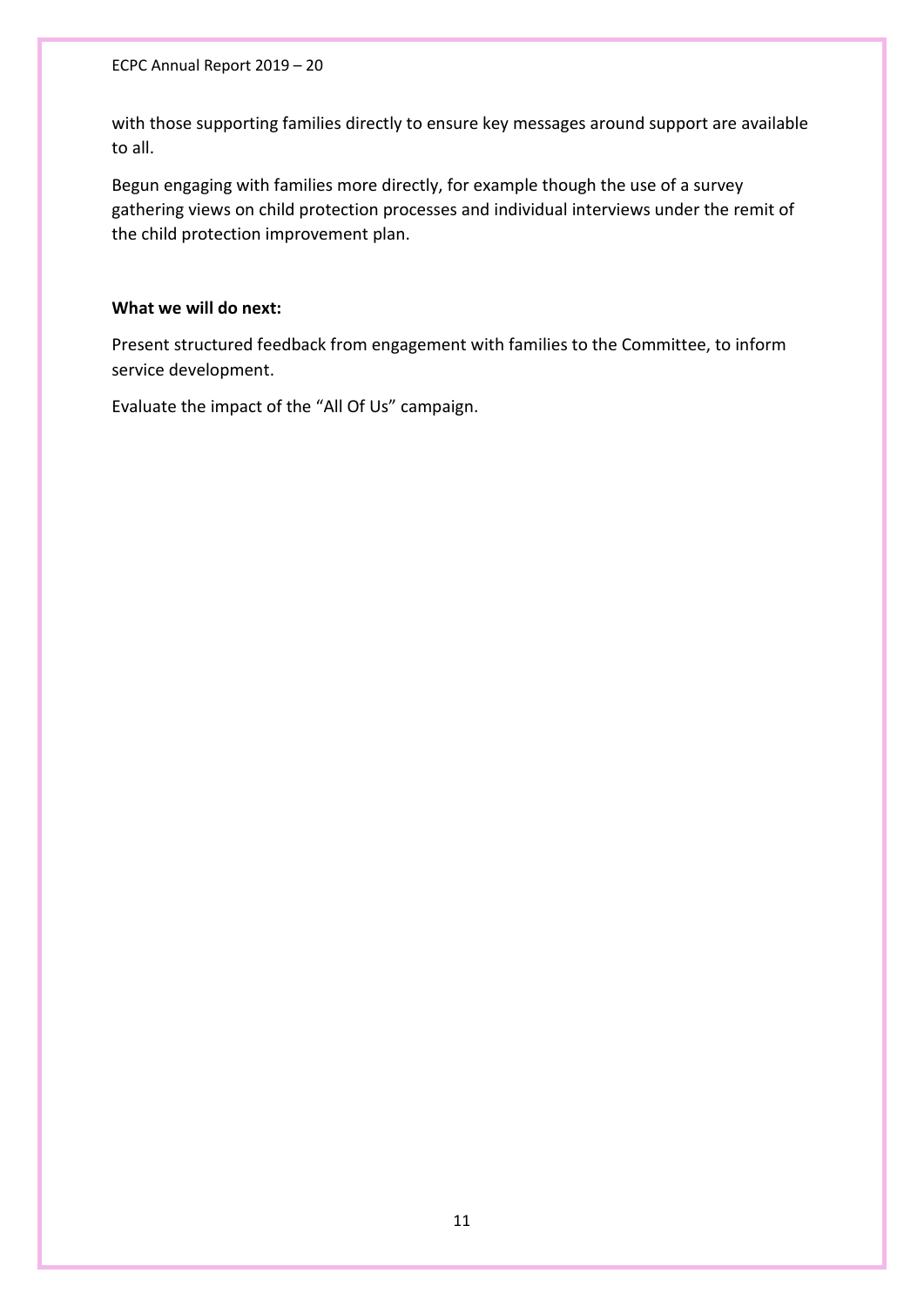## **7. Strategic Planning and Connections[1](#page-18-0)**

The Committee links into several multi-agency structures and ensures relationships are robust and productive. The Committee:

- identifies the key links with other bodies and ensure such links are strong and productive
- in conjunction with other bodies, identifies issues where joint working would be beneficial or duplication could be avoided and ensure that action is taken to address these issues
- implements and reviews the effectiveness of joint protocols linked to child protection.

Within Edinburgh, the Chief Officers Group for Public Protection is the key forum for collaboration at a strategic level, with close links to the Edinburgh Children's Partnership. This ensures there is a culture of collaboration threaded throughout the work of the Committee.

#### **What we have done:**

Engaged in national forums such as CPC Scotland, National Learning and Development Network and the Chief Officers leadership event.

Collaboration and dialogue with the Care Inspectorate and CELCIS, though membership and championing of the Learning Review Knowledge Hub.

Continued to promote interagency collaboration, including across local authority boundaries, for example through the continued investment in the eIRD system which has benefits across the public protection landscape on a Lothian-wide basis.

Committed funding, via the Public Protection budget, to support strategic objectives, such as the continued implementation of Safe and Together training to address domestic abuse.

<span id="page-18-0"></span><sup>&</sup>lt;sup>1</sup> Scottish Government guidance states that:

*CPCs must ensure strong and robust strategic planning links to wider integrated children's services planning arrangements in their local area in order to ensure that the need for support and protection of children and young people can be comprehensively met in well designed, effective and sustainable local services, programmes and initiatives.* 

*CPCs must link effectively with other multi-agency partnerships and structures locally, regionally and nationally, including Chair and Lead officer participation in Child Protection Committees Scotland.* (Protecting Children and Young People, Scottish Government, 2019)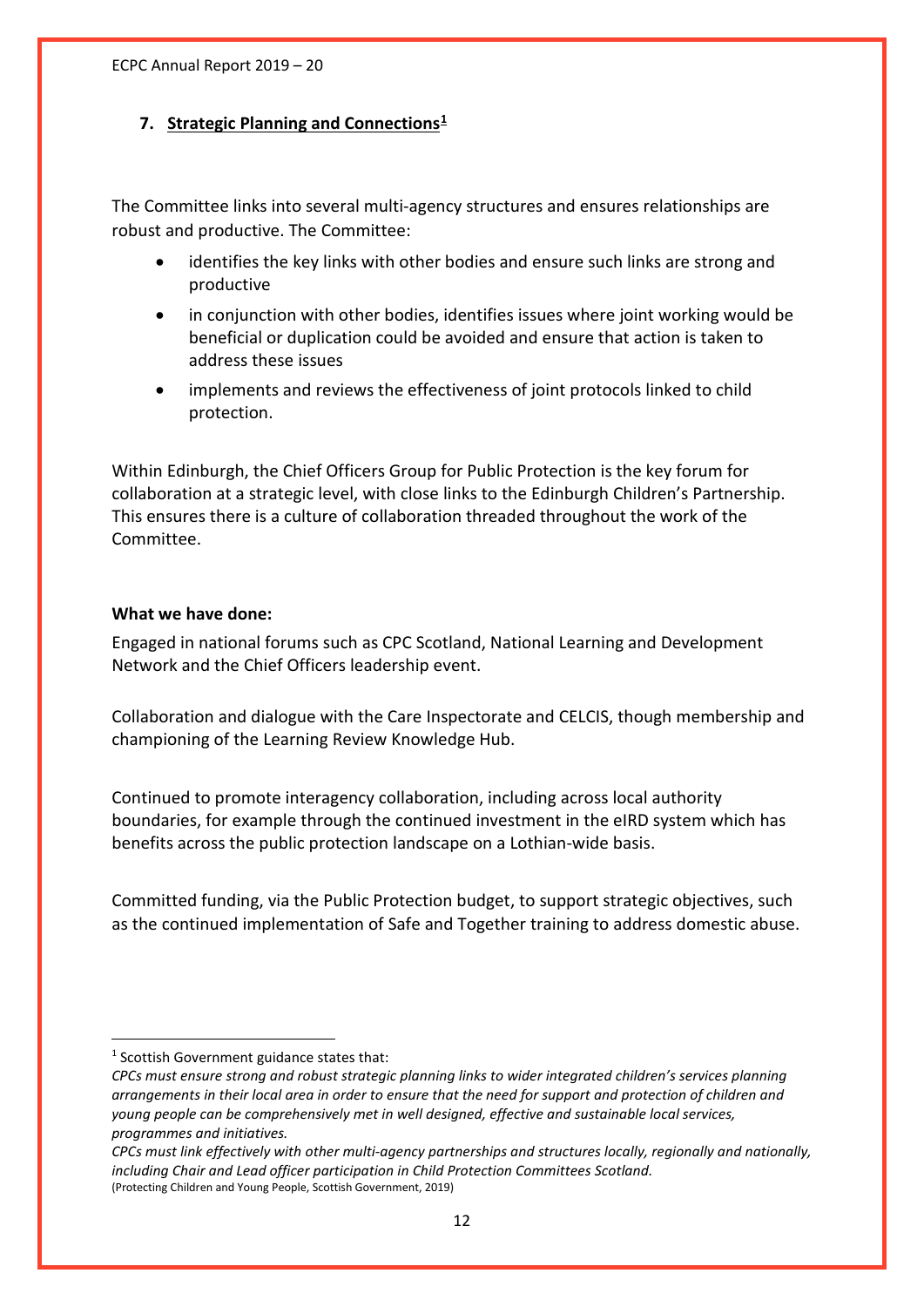ECPC Annual Report 2019 – 20

## **What we will do next:**

Ongoing liaison with the Care Inspectorate via the link inspector, including collaboration on learning events and post-inspection planning.

Continue to contribute to key strategic forums such as CPC Scotland.

Work with colleagues across the Lothians to ensure our practice develops in line with the revised National Guidance.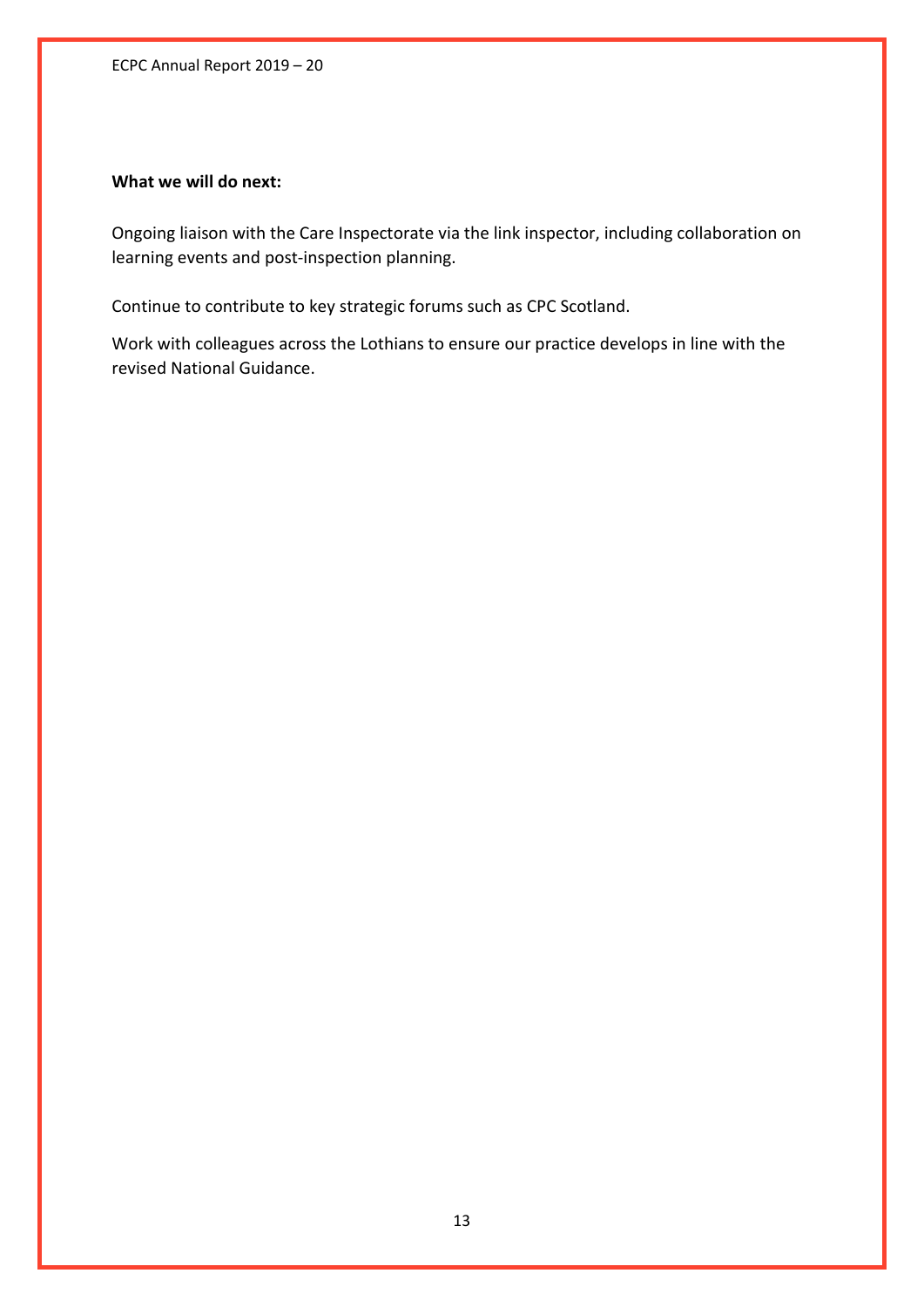## **8. Conclusion and next steps – Chief Officers**

The Edinburgh Child Protection Committee Annual Report for 2019 – 20 is designed to demonstrate the key role of the Committee in ensuring the inter-agency response to the protection of Edinburgh's children is cohesive, structured, and working towards continuous improvement. The report summarises some of our key achievements throughout the period under review.

We are clear, however, that we are on a journey of continuous learning and improvement and we still have work to do. We maintain close working relationships with agencies in the statutory, voluntary, and independent sectors and are determined to ensure we retain an outcome-focused approach to child protection matters.

As Chief Officers, we fully appreciate the challenge of ensuring Edinburgh's children are safe as well as providing a platform from which all children in Edinburgh can reach their full potential. We have continued to make progress towards achieving our aims since the publication of the 2018 - 19 annual report. This annual report reflects on the successes and identifies our areas of further improvement. We extend our appreciation for the continuing efforts of all agencies in Edinburgh working together to protect children and young people. This work is challenging and complex, however, it is an area in which we are committed to achieving excellence.

We endorse the contents of the Child Protection Committee annual report for 2019 - 20.







**Appendix A – Remits and Membership list of Committee Sub Group structure Appendix B – Child Protection Register Statistics**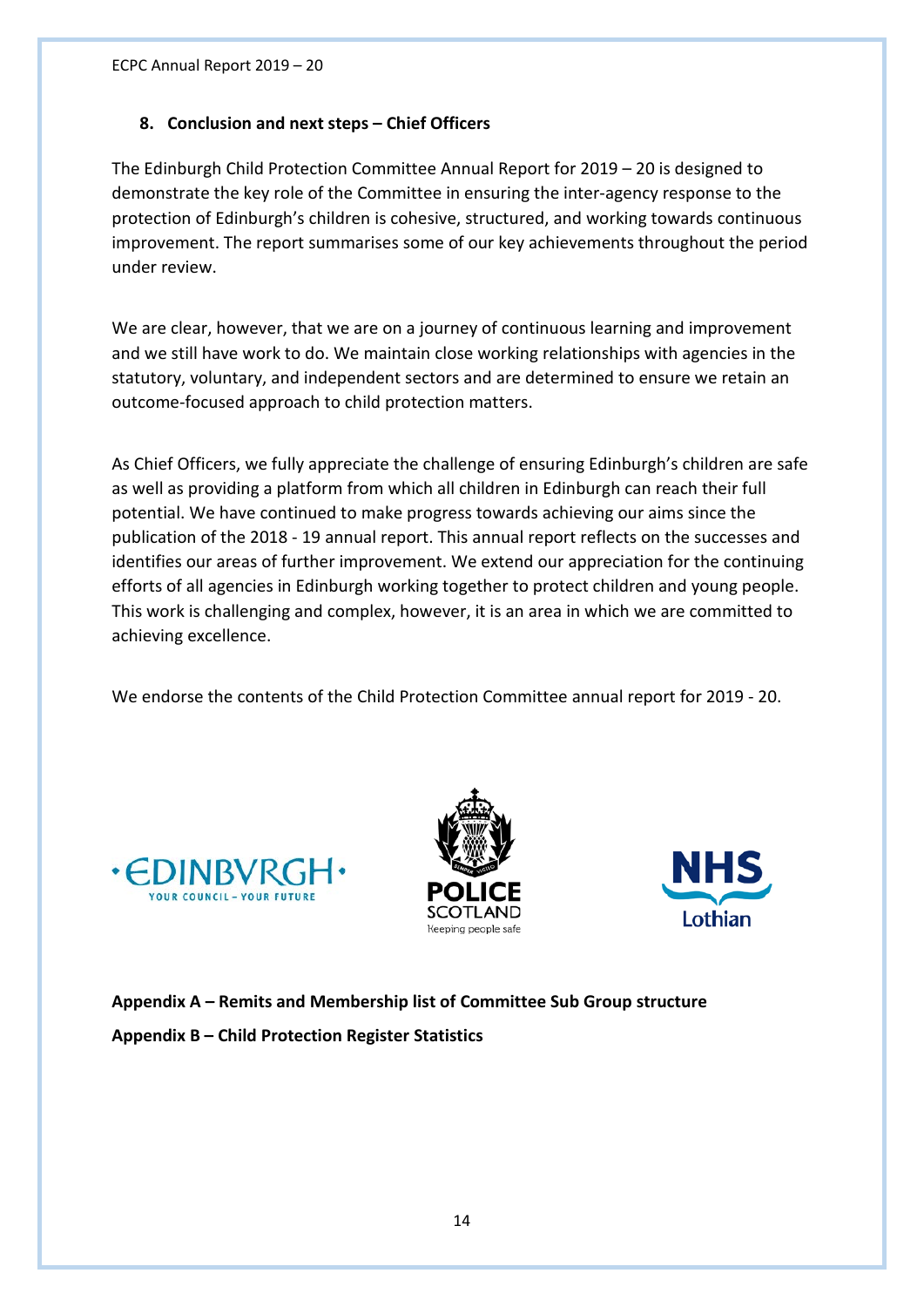# **Appendix A – Remit and Membership of Committee Sub Group structure**

# **Edinburgh Child Protection Committee Quality Assurance Sub-Committee**

## **Purpose**

- 1. To operate a quality assurance framework that allows the Child Protection Committee to monitor the effectiveness of local child protection services.
- 2. To operate a performance reporting framework and a system for self-evaluation in support of the above.
- 3. To implement a system of regular multi-agency case file reviews.
- 4. To oversee significant case reviews, commissioned by the Child Protection Committee; and to consider appropriate recommendations to the Child Protection Committee.
- 5. To monitor the implementation of any recommendations arising from reviews agreed by the Child Protection Committee.
- 6. To develop multi-agency improvement plans in response to external inspection reports or internal assessment processes.
- 7. To monitor the progress of member agencies' implementation of agreed improvement plans

#### **Membership**

Membership will include representation from the following agencies/ services:

- NHS Lothian
- Police Scotland
- City of Edinburgh Council (Communities and Families)
- City of Edinburgh Council (Health and Social Care)
- City of Edinburgh Council (Safer and Stronger Communities)
- Scottish Children's Reporter Administration
- Edinburgh Voluntary Organisations Council

Input from the voluntary sector representative on the Child Protection Committee will be sought as appropriate. Officers from other services/agencies may be co-opted onto the subgroup as required, subject to the approval of the relevant agency.

#### **Meetings**

The sub-group will meet at a frequency determined by the requirements of the agreed tasks, but not normally less frequently than the Child Protection Committee.

Meetings will be minuted and will be reported to the Child Protection Committee.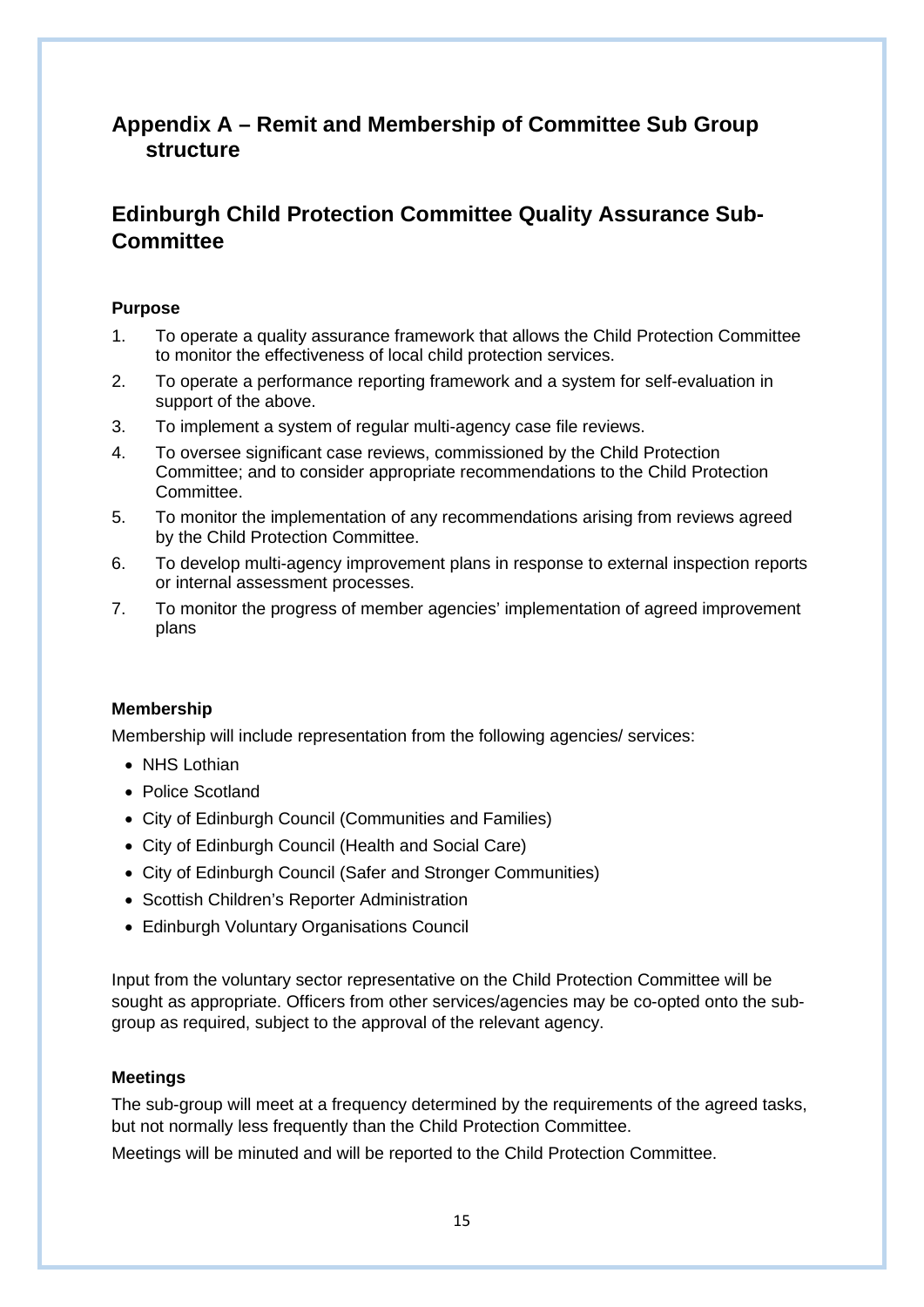# **Edinburgh Child Protection Committee Learning and Development Sub-Committee**

## **Purpose**

- 1. To develop a learning and development strategy that allows the Child Protection Committee to monitor the effectiveness of child protection training across the agencies.
- 2. To coordinate the training strategy within member agencies.
- 3. To develop a system for delivering multi-agency training and evaluating its effectiveness.
- 4. To oversee the training needs of the voluntary sector.
- 5. To develop multi-agency improvement plans in response to external inspection reports or internal assessment processes.
- 6. To monitor the progress of member agencies' implementation of agreed improvement plans.
- 7. To liaise with the other subgroups of the Child Protection Committee to avoid duplication of work.

#### **Membership**

Membership will include representation from the following agencies/services:

- NHS Lothian
- Police Scotland
- City of Edinburgh Council (Communities and Families)
- City of Edinburgh Council (Health and Social Care)
- City of Edinburgh Council (Safer and Stronger Communities)
- Edinburgh Voluntary Organisations Council

#### **Meetings**

The sub-group will meet at a frequency determined by the requirements of the agreed tasks, but not normally less frequently than the Child Protection Committee. Meetings will be minuted and will be reported to the Child Protection Committee.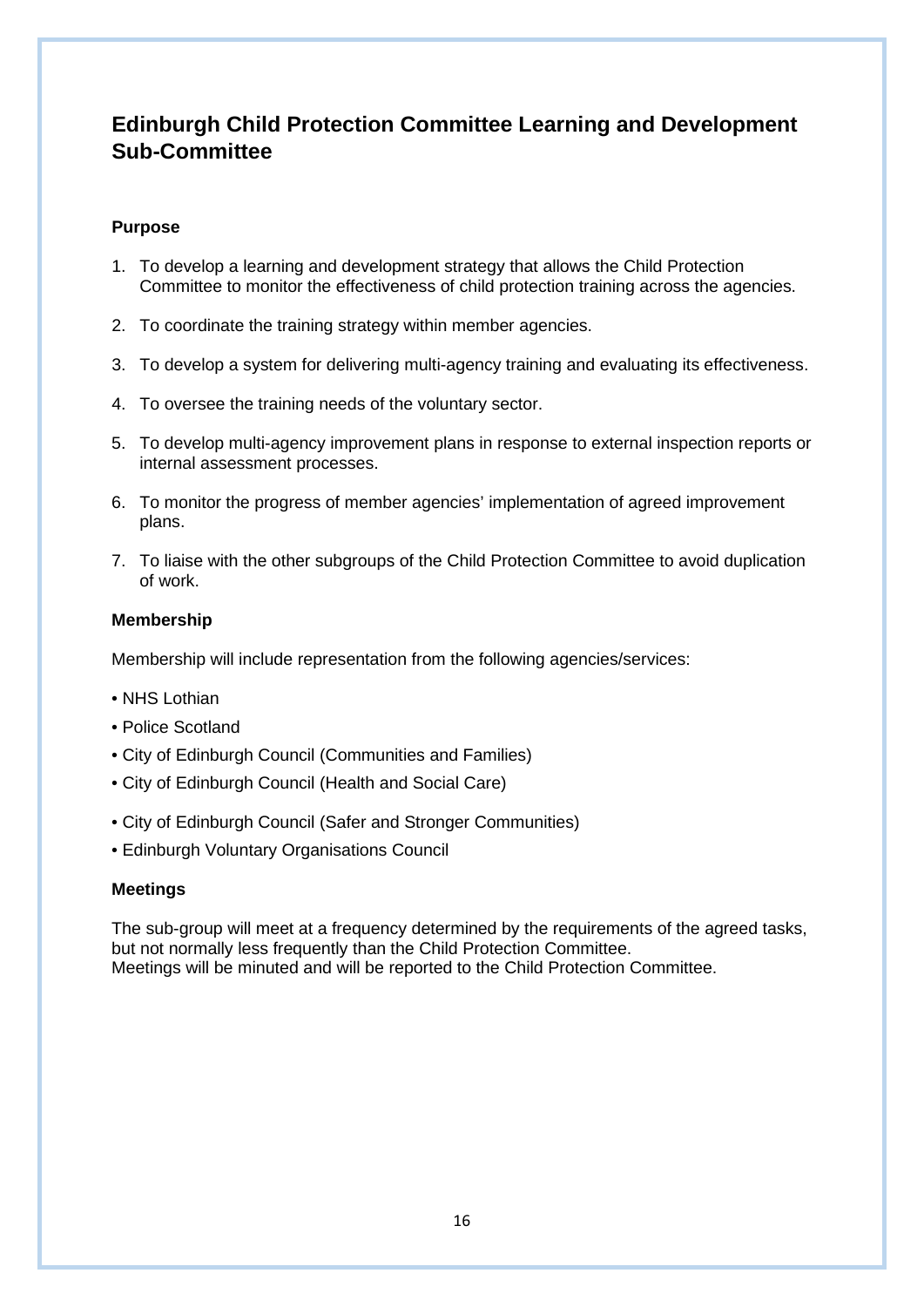# **Edinburgh Public Protection Committees Communications Sub-Group**

## **Purpose**

A planned and co-coordinated communications strategy is needed to:

- 1. raise public awareness of child protection issues and services
- 2. establish a system to share information and communicate effectively with and between agencies and staff at all levels to raise awareness of child protection
- 3. share best practice examples

## **Membership**

Membership will include representation from the following agencies/ services:

- NHS Lothian
- Police Scotland
- City of Edinburgh Council (Communities and Families)
- City of Edinburgh Council (Health and Social Care)
- City of Edinburgh Council (Safer and Stronger Communities)
- Edinburgh Voluntary Organisations Council

Officers from other services/agencies may be co-opted onto the sub-group as required, subject to the approval of the relevant agency.

## **Meetings**

The sub-group will meet at a frequency determined by the requirements of the agreed tasks. This will normally consist of monthly meetings.

Meetings will be minuted and will be reported to the Child Protection Committee.